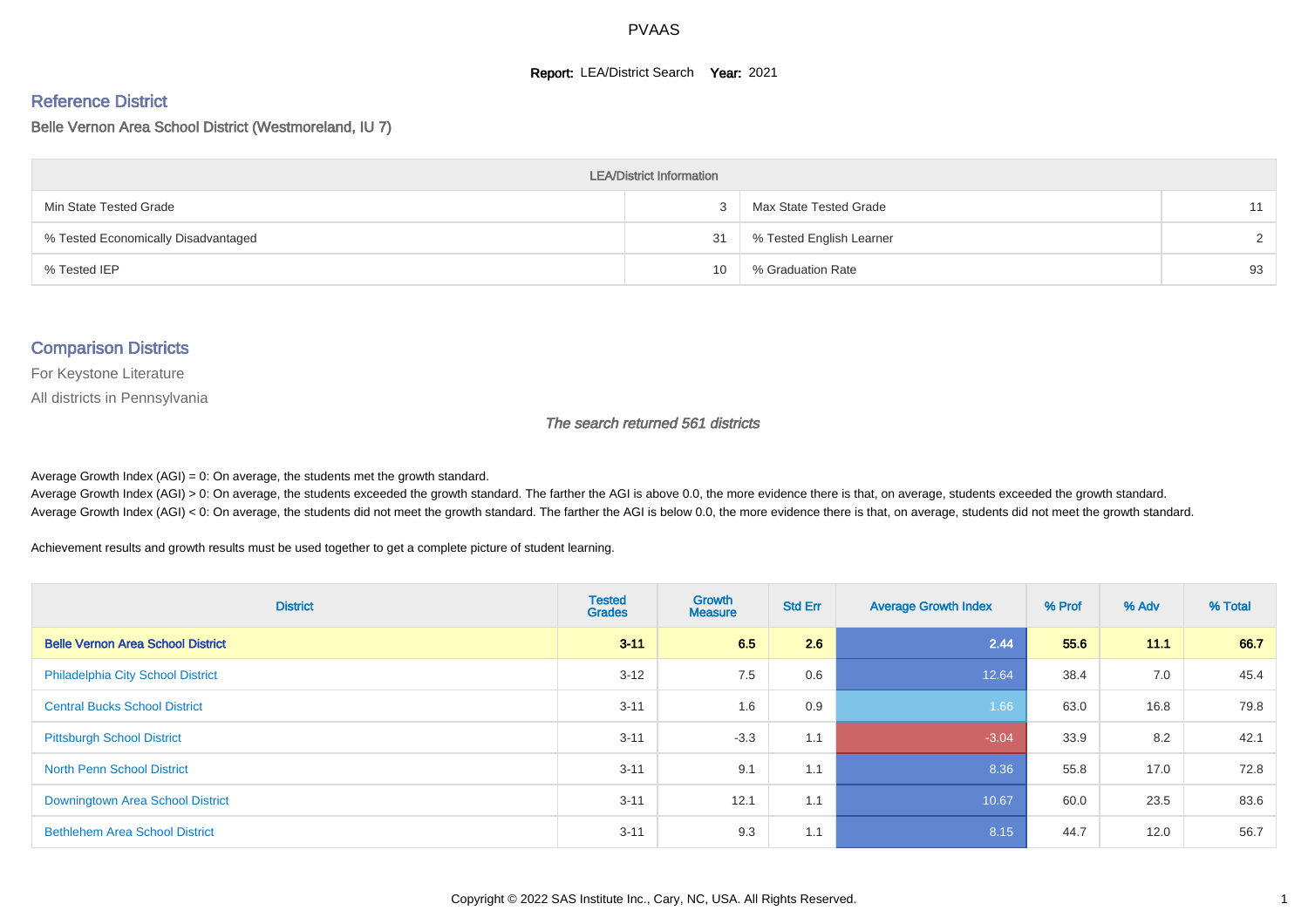| <b>District</b>                           | <b>Tested</b><br><b>Grades</b> | <b>Growth</b><br><b>Measure</b> | <b>Std Err</b> | <b>Average Growth Index</b> | % Prof | % Adv | % Total |
|-------------------------------------------|--------------------------------|---------------------------------|----------------|-----------------------------|--------|-------|---------|
| <b>Belle Vernon Area School District</b>  | $3 - 11$                       | 6.5                             | 2.6            | 2.44                        | 55.6   | 11.1  | 66.7    |
| <b>Council Rock School District</b>       | $3 - 11$                       | 8.9                             | 1.2            | 7.65                        | 62.8   | 16.6  | 79.4    |
| <b>West Chester Area School District</b>  | $3 - 11$                       | 12.6                            | 1.2            | 10.38                       | 66.8   | 20.2  | 87.0    |
| <b>Parkland School District</b>           | $3 - 11$                       | 5.3                             | 1.2            | 4.30                        | 58.0   | 22.3  | 80.4    |
| <b>Cumberland Valley School District</b>  | $3 - 12$                       | 18.5                            | 1.3            | 14.64                       | 60.7   | 23.4  | 84.1    |
| <b>East Penn School District</b>          | $3 - 11$                       | 4.1                             | 1.3            | 3.27                        | 55.8   | 11.5  | 67.3    |
| <b>Lower Merion School District</b>       | $3 - 11$                       | 19.0                            | 1.3            | 14.93                       | 55.6   | 29.9  | 85.5    |
| <b>North Allegheny School District</b>    | $3 - 11$                       | 17.4                            | 1.3            | 13.52                       | 59.5   | 28.1  | 87.6    |
| <b>Central Dauphin School District</b>    | $3 - 11$                       | 4.4                             | 1.3            | 3.32                        | 53.3   | 7.4   | 60.7    |
| <b>Chambersburg Area School District</b>  | $3 - 11$                       | $-9.5$                          | 1.3            | $-7.20$                     | 42.7   | 8.6   | 51.4    |
| <b>Neshaminy School District</b>          | $3 - 11$                       | 4.0                             | 1.3            | 3.02                        | 58.7   | 9.5   | 68.2    |
| <b>Spring-Ford Area School District</b>   | $3 - 11$                       | $6.0\,$                         | 1.3            | 4.46                        | 60.8   | 16.5  | 77.4    |
| <b>Allentown City School District</b>     | $3 - 12$                       | 5.3                             | 1.4            | 3.88                        | 25.3   | 2.7   | 28.0    |
| <b>Reading School District</b>            | $3 - 11$                       | 10.1                            | 1.4            | 7.25                        | 24.7   | 2.4   | 27.2    |
| <b>West Shore School District</b>         | $3 - 12$                       | $5.0\,$                         | 1.4            | 3.59                        | 54.2   | 9.4   | 63.6    |
| <b>Seneca Valley School District</b>      | $3 - 11$                       | $-1.4$                          | 1.4            | $-0.99$                     | 57.2   | 11.4  | 68.6    |
| <b>Hazleton Area School District</b>      | $3 - 11$                       | 9.6                             | 1.4            | 6.77                        | 45.0   | 7.8   | 52.9    |
| <b>Easton Area School District</b>        | $3 - 12$                       | $-4.1$                          | 1.4            | $-2.91$                     | 39.9   | 4.0   | 43.9    |
| <b>Hempfield School District</b>          | $3 - 11$                       | 0.1                             | 1.4            | 0.08                        | 58.2   | 9.9   | 68.2    |
| <b>State College Area School District</b> | $3 - 11$                       | 20.5                            | 1.4            | 14.33                       | 58.0   | 25.9  | 84.0    |
| <b>Pennridge School District</b>          | $3 - 10$                       | $-16.8$                         | 1.4            | $-11.59$                    | 46.8   | 8.0   | 54.9    |
| <b>Lancaster School District</b>          | $3 - 12$                       | $-15.8$                         | 1.5            | $-10.90$                    | 14.6   | 2.3   | 16.9    |
| Mt Lebanon School District                | $3 - 11$                       | $-1.0$                          | 1.5            | $-0.70$                     | 61.9   | 24.0  | 85.9    |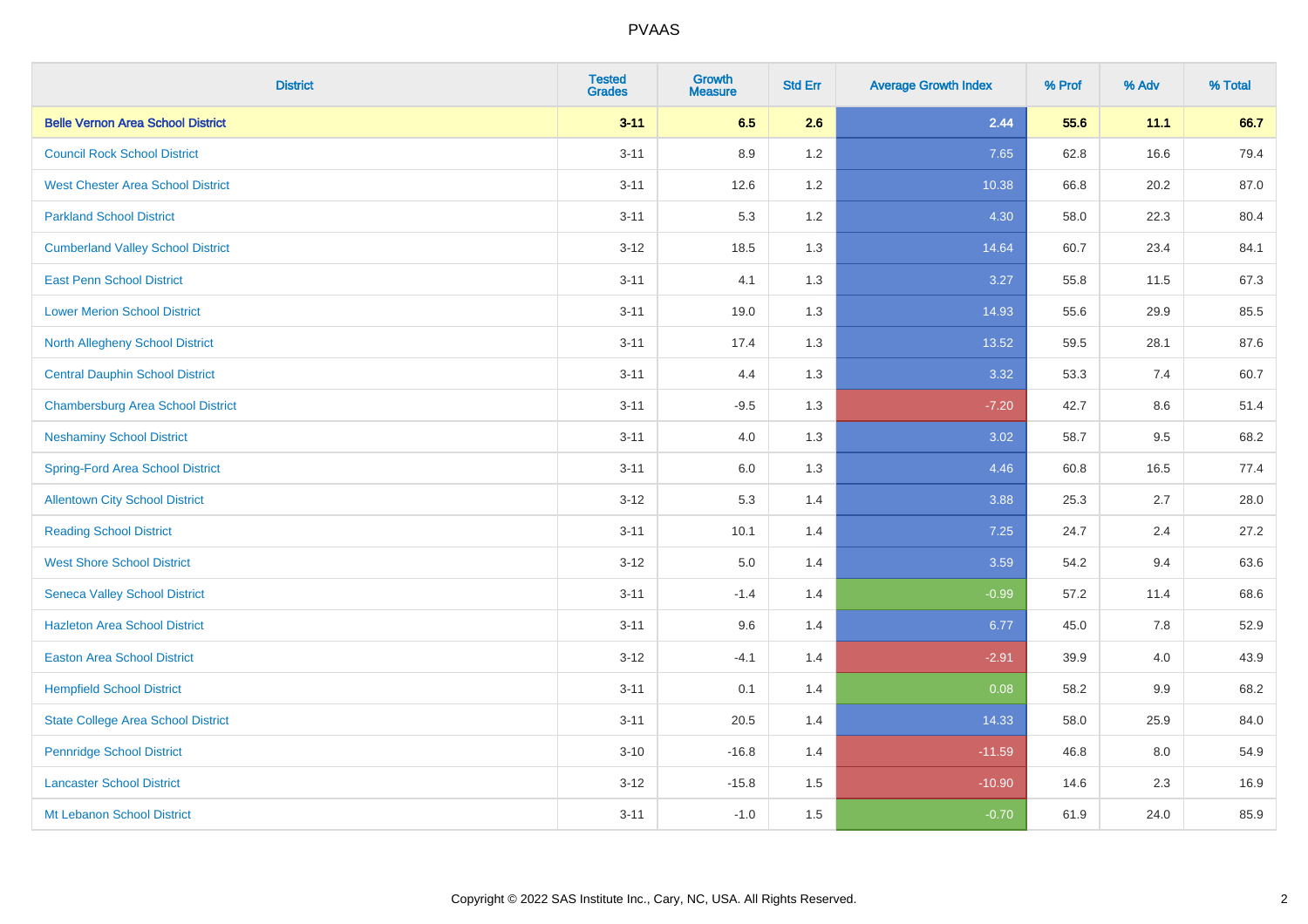| <b>District</b>                           | <b>Tested</b><br><b>Grades</b> | <b>Growth</b><br><b>Measure</b> | <b>Std Err</b> | <b>Average Growth Index</b> | % Prof | % Adv   | % Total |
|-------------------------------------------|--------------------------------|---------------------------------|----------------|-----------------------------|--------|---------|---------|
| <b>Belle Vernon Area School District</b>  | $3 - 11$                       | 6.5                             | 2.6            | 2.44                        | 55.6   | 11.1    | 66.7    |
| Pocono Mountain School District           | $3 - 12$                       | 6.8                             | 1.5            | 4.62                        | 45.8   | $5.0\,$ | 50.7    |
| <b>Pennsbury School District</b>          | $3 - 11$                       | 11.7                            | 1.5            | 7.90                        | 60.1   | 21.3    | 81.3    |
| <b>Boyertown Area School District</b>     | $3 - 11$                       | $-4.7$                          | 1.5            | $-3.17$                     | 55.2   | 11.3    | 66.5    |
| <b>Wilson School District</b>             | $3 - 12$                       | 8.8                             | 1.5            | 5.96                        | 52.6   | 14.6    | 67.2    |
| <b>Upper Darby School District</b>        | $3 - 12$                       | 6.9                             | 1.5            | 4.62                        | 45.0   | 6.7     | 51.7    |
| <b>Souderton Area School District</b>     | $3 - 11$                       | 12.4                            | 1.5            | 8.28                        | 61.7   | 15.2    | 76.9    |
| <b>Millcreek Township School District</b> | $3 - 11$                       | 3.1                             | 1.5            | 2.06                        | 55.6   | 14.2    | 69.7    |
| <b>Haverford Township School District</b> | $3 - 11$                       | 8.0                             | 1.5            | 5.27                        | 53.0   | 25.5    | 78.6    |
| <b>Dallastown Area School District</b>    | $3 - 11$                       | 13.5                            | 1.5            | 8.84                        | 56.0   | 17.9    | 73.8    |
| Pennsylvania Cyber Charter School         | $3 - 11$                       | 11.6                            | 1.5            | 7.54                        | 46.3   | 5.0     | 51.3    |
| <b>Butler Area School District</b>        | $3 - 11$                       | $-6.5$                          | 1.5            | $-4.26$                     | 42.5   | 9.4     | 51.9    |
| <b>Erie City School District</b>          | $3 - 12$                       | $-14.5$                         | 1.6            | $-9.26$                     | 25.4   | $3.0\,$ | 28.4    |
| East Stroudsburg Area School District     | $3 - 11$                       | 0.1                             | 1.6            | 0.05                        | 45.8   | 7.8     | 53.6    |
| <b>Hempfield Area School District</b>     | $3 - 12$                       | 4.6                             | 1.6            | 2.86                        | 53.5   | 20.1    | 73.6    |
| <b>Perkiomen Valley School District</b>   | $3 - 11$                       | $-3.5$                          | 1.6            | $-2.18$                     | 53.8   | 13.4    | 67.2    |
| Northampton Area School District          | $3 - 11$                       | 4.0                             | 1.6            | 2.51                        | 52.3   | 10.8    | 63.1    |
| Norristown Area School District           | $3 - 12$                       | $-12.8$                         | 1.6            | $-7.98$                     | 23.5   | 2.3     | 25.7    |
| <b>Avon Grove School District</b>         | $3 - 10$                       | 10.0                            | 1.6            | 6.26                        | 56.3   | 18.6    | 74.9    |
| <b>Manheim Township School District</b>   | $3-12$                         | $-0.9$                          | 1.6            | $-0.58$                     | 53.2   | 15.5    | 68.7    |
| <b>Owen J Roberts School District</b>     | $3 - 11$                       | $-12.3$                         | 1.6            | $-7.61$                     | 57.0   | 11.9    | 69.0    |
| <b>Penn Manor School District</b>         | $3 - 11$                       | $-0.4$                          | 1.6            | $-0.25$                     | 51.9   | 12.6    | 64.5    |
| <b>Canon-Mcmillan School District</b>     | $3 - 11$                       | $-0.8$                          | 1.6            | $-0.50$                     | 58.7   | 15.9    | 74.6    |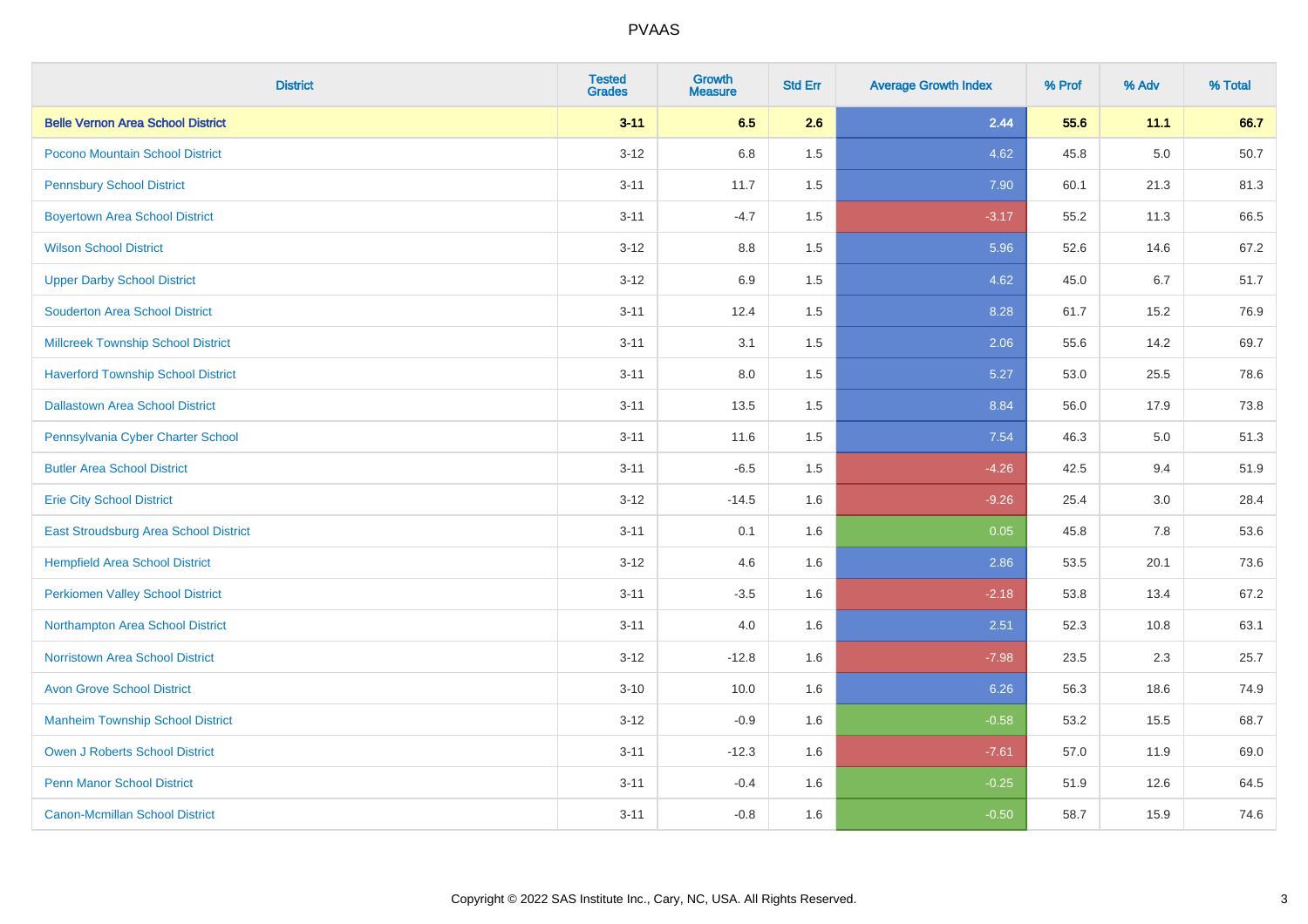| <b>District</b>                             | <b>Tested</b><br><b>Grades</b> | <b>Growth</b><br><b>Measure</b> | <b>Std Err</b> | <b>Average Growth Index</b> | % Prof | % Adv   | % Total |
|---------------------------------------------|--------------------------------|---------------------------------|----------------|-----------------------------|--------|---------|---------|
| <b>Belle Vernon Area School District</b>    | $3 - 11$                       | 6.5                             | 2.6            | 2.44                        | 55.6   | 11.1    | 66.7    |
| <b>Bensalem Township School District</b>    | $3 - 11$                       | 1.6                             | 1.6            | 0.98                        | 38.8   | $8.3\,$ | 47.1    |
| Altoona Area School District                | $3 - 12$                       | 3.3                             | 1.6            | 1.99                        | 47.7   | 8.2     | 55.9    |
| <b>Quakertown Community School District</b> | $3 - 12$                       | $-4.4$                          | 1.6            | $-2.70$                     | 56.5   | 10.0    | 66.6    |
| <b>Cornwall-Lebanon School District</b>     | $3 - 11$                       | 8.3                             | 1.6            | 5.08                        | 47.2   | 8.4     | 55.6    |
| <b>Ridley School District</b>               | $3 - 12$                       | 10.0                            | 1.6            | 6.10                        | 45.6   | 8.2     | 53.8    |
| <b>Mifflin County School District</b>       | $3 - 11$                       | 9.1                             | 1.7            | 5.49                        | 47.1   | 6.7     | 53.8    |
| <b>Nazareth Area School District</b>        | $3 - 11$                       | $-4.7$                          | 1.7            | $-2.82$                     | 59.2   | 9.9     | 69.0    |
| <b>Garnet Valley School District</b>        | $3 - 10$                       | 10.9                            | 1.7            | 6.53                        | 67.1   | 19.0    | 86.1    |
| <b>Centennial School District</b>           | $3 - 10$                       | 7.1                             | 1.7            | 4.29                        | 50.1   | 8.7     | 58.9    |
| <b>Coatesville Area School District</b>     | $3 - 11$                       | $-4.4$                          | 1.7            | $-2.62$                     | 36.3   | 4.2     | 40.5    |
| <b>Penn-Trafford School District</b>        | $3 - 11$                       | 13.4                            | 1.7            | 7.87                        | 62.3   | 21.9    | 84.2    |
| <b>Armstrong School District</b>            | $3 - 11$                       | 2.6                             | 1.7            | 1.53                        | 51.5   | 6.1     | 57.6    |
| <b>Colonial School District</b>             | $3 - 11$                       | 14.0                            | 1.7            | 8.21                        | 60.2   | 19.6    | 79.8    |
| <b>Central York School District</b>         | $3 - 12$                       | 12.3                            | 1.7            | 7.20                        | 55.5   | 11.5    | 67.0    |
| <b>York Co School Of Technology</b>         | $9 - 12$                       | $-3.8$                          | 1.7            | $-2.22$                     | 39.1   | 5.6     | 44.7    |
| Hatboro-Horsham School District             | $3 - 11$                       | $-12.8$                         | 1.7            | $-7.47$                     | 45.6   | 7.2     | 52.8    |
| <b>Methacton School District</b>            | $3 - 11$                       | 2.5                             | 1.7            | 1.43                        | 62.5   | 16.4    | 79.0    |
| <b>Springfield School District</b>          | $3 - 11$                       | 13.8                            | 1.7            | 7.99                        | 60.9   | 21.5    | 82.4    |
| <b>Norwin School District</b>               | $3 - 11$                       | 18.0                            | 1.7            | 10.37                       | 58.5   | 27.0    | 85.4    |
| <b>Upper Saint Clair School District</b>    | $3 - 11$                       | 18.5                            | 1.7            | 10.65                       | 61.8   | 30.1    | 91.9    |
| <b>Governor Mifflin School District</b>     | $3 - 11$                       | 4.1                             | 1.8            | 2.33                        | 42.5   | 7.2     | 49.7    |
| <b>Bethel Park School District</b>          | $3 - 11$                       | 5.6                             | 1.8            | 3.18                        | 65.3   | 18.6    | 83.9    |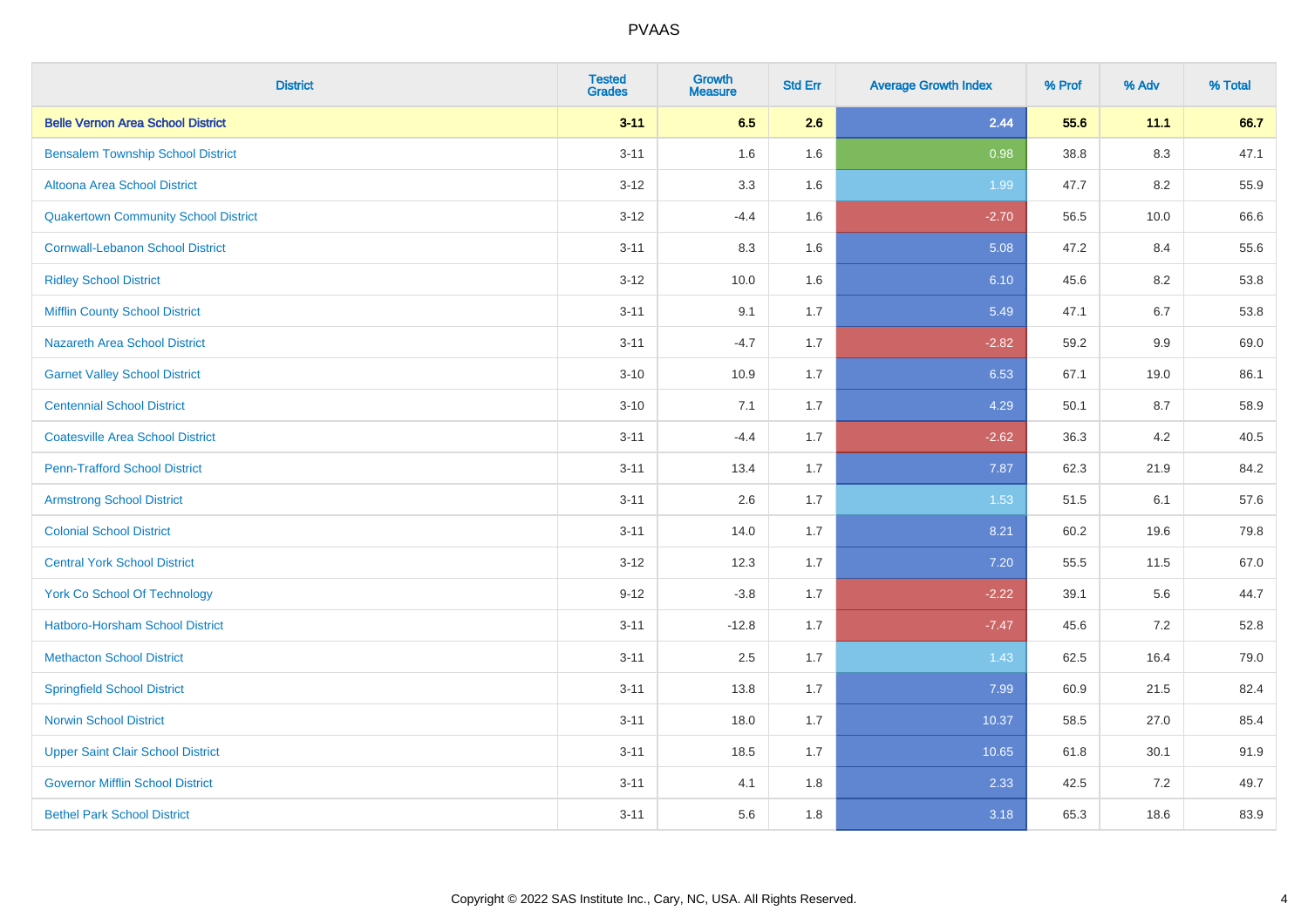| <b>District</b>                                    | <b>Tested</b><br><b>Grades</b> | <b>Growth</b><br><b>Measure</b> | <b>Std Err</b> | <b>Average Growth Index</b> | % Prof | % Adv | % Total |
|----------------------------------------------------|--------------------------------|---------------------------------|----------------|-----------------------------|--------|-------|---------|
| <b>Belle Vernon Area School District</b>           | $3 - 11$                       | 6.5                             | 2.6            | 2.44                        | 55.6   | 11.1  | 66.7    |
| <b>Whitehall-Coplay School District</b>            | $3 - 11$                       | 6.1                             | 1.8            | 3.45                        | 49.3   | 7.4   | 56.6    |
| <b>Warren County School District</b>               | $3 - 11$                       | $-0.1$                          | 1.8            | $-0.06$                     | 37.2   | 5.3   | 42.6    |
| <b>Williamsport Area School District</b>           | $3 - 11$                       | 1.9                             | 1.8            | 1.04                        | 44.1   | 12.8  | 56.9    |
| Mechanicsburg Area School District                 | $3 - 11$                       | 5.9                             | 1.8            | 3.29                        | 57.2   | 13.7  | 70.9    |
| <b>Ephrata Area School District</b>                | $3 - 11$                       | 5.6                             | 1.8            | 3.12                        | 54.7   | 9.5   | 64.2    |
| <b>Upper Dublin School District</b>                | $3-12$                         | 15.4                            | 1.8            | 8.53                        | 60.8   | 24.8  | 85.6    |
| <b>Delaware Valley School District</b>             | $3 - 11$                       | 12.6                            | 1.8            | 6.93                        | 55.2   | 16.2  | 71.4    |
| <b>Pine-Richland School District</b>               | $3 - 11$                       | 11.5                            | 1.8            | 6.31                        | 60.6   | 24.4  | 85.0    |
| <b>Wissahickon School District</b>                 | $3 - 10$                       | 12.5                            | 1.8            | 6.85                        | 58.3   | 22.4  | 80.7    |
| <b>Peters Township School District</b>             | $3 - 11$                       | 5.0                             | 1.8            | 2.76                        | 59.8   | 26.1  | 85.9    |
| <b>Kennett Consolidated School District</b>        | $3 - 11$                       | 4.8                             | 1.8            | 2.61                        | 52.5   | 10.7  | 63.2    |
| Fox Chapel Area School District                    | $3 - 11$                       | $9.8\,$                         | 1.8            | 5.36                        | 56.6   | 28.6  | 85.2    |
| <b>North Hills School District</b>                 | $3 - 11$                       | $-1.8$                          | 1.8            | $-0.96$                     | 59.1   | 14.1  | 73.2    |
| <b>Conestoga Valley School District</b>            | $3 - 11$                       | 8.7                             | 1.8            | 4.69                        | 60.3   | 13.5  | 73.8    |
| <b>Elizabethtown Area School District</b>          | $3-12$                         | $-0.9$                          | 1.9            | $-0.47$                     | 50.0   | 11.2  | 61.2    |
| <b>Shaler Area School District</b>                 | $3 - 11$                       | $-0.8$                          | 1.9            | $-0.43$                     | 49.1   | 9.6   | 58.7    |
| <b>Commonwealth Charter Academy Charter School</b> | $3 - 10$                       | 9.1                             | 1.9            | 4.90                        | 47.2   | 9.1   | 56.3    |
| <b>Warwick School District</b>                     | $3 - 11$                       | 5.2                             | 1.9            | 2.76                        | 46.4   | 17.0  | 63.3    |
| <b>South Western School District</b>               | $3-12$                         | 3.9                             | 1.9            | 2.08                        | 60.2   | 8.1   | 68.3    |
| <b>Great Valley School District</b>                | $3 - 11$                       | 15.0                            | 1.9            | 7.98                        | 50.0   | 35.0  | 85.0    |
| Palmyra Area School District                       | $3 - 11$                       | 5.6                             | 1.9            | 2.96                        | 56.4   | 15.6  | 72.0    |
| <b>Carlisle Area School District</b>               | $3 - 11$                       | $-5.3$                          | 1.9            | $-2.81$                     | 54.0   | 6.3   | 60.3    |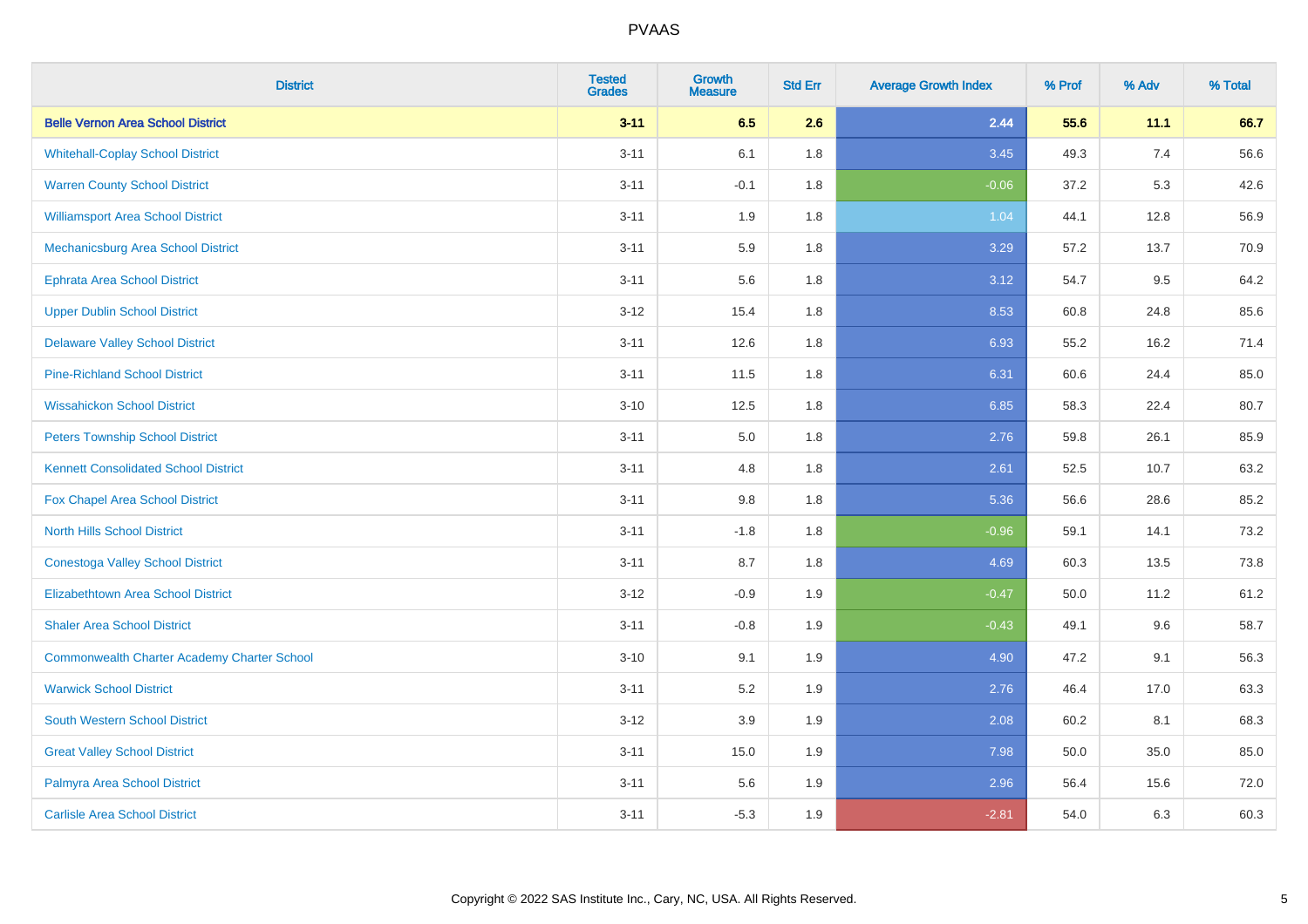| <b>District</b>                          | <b>Tested</b><br><b>Grades</b> | <b>Growth</b><br><b>Measure</b> | <b>Std Err</b> | <b>Average Growth Index</b> | % Prof | % Adv   | % Total |
|------------------------------------------|--------------------------------|---------------------------------|----------------|-----------------------------|--------|---------|---------|
| <b>Belle Vernon Area School District</b> | $3 - 11$                       | 6.5                             | 2.6            | 2.44                        | 55.6   | 11.1    | 66.7    |
| <b>Waynesboro Area School District</b>   | $3 - 12$                       | $-6.1$                          | 1.9            | $-3.20$                     | 50.0   | $6.8\,$ | 56.8    |
| <b>Baldwin-Whitehall School District</b> | $3 - 11$                       | 1.8                             | 1.9            | 0.94                        | 58.6   | 8.6     | 67.1    |
| <b>Muhlenberg School District</b>        | $3 - 10$                       | 4.0                             | 1.9            | 2.10                        | 34.2   | 2.6     | 36.8    |
| <b>Oxford Area School District</b>       | $3 - 11$                       | $-4.3$                          | 1.9            | $-2.26$                     | 41.3   | 8.0     | 49.3    |
| <b>Abington School District</b>          | $3 - 10$                       | $-11.5$                         | 1.9            | $-6.00$                     | 56.2   | 11.6    | 67.8    |
| <b>Exeter Township School District</b>   | $3 - 11$                       | $-10.4$                         | 1.9            | $-5.44$                     | 50.6   | 2.7     | 53.3    |
| <b>Stroudsburg Area School District</b>  | $3 - 11$                       | $5.5\,$                         | 1.9            | 2.88                        | 48.1   | 4.2     | 52.3    |
| <b>Lebanon School District</b>           | $3 - 11$                       | $-1.6$                          | 1.9            | $-0.80$                     | 24.4   | 2.6     | 27.0    |
| <b>Franklin Regional School District</b> | $3 - 11$                       | 2.0                             | 1.9            | 1.02                        | 66.7   | 15.5    | 82.1    |
| <b>Penn-Delco School District</b>        | $3 - 11$                       | $-6.8$                          | 1.9            | $-3.51$                     | 46.6   | 3.2     | 49.8    |
| <b>Moon Area School District</b>         | $3 - 11$                       | 8.2                             | 1.9            | 4.25                        | 58.7   | 18.5    | 77.2    |
| <b>Shippensburg Area School District</b> | $3 - 11$                       | 9.3                             | 1.9            | 4.84                        | 53.1   | 10.2    | 63.3    |
| <b>Greater Latrobe School District</b>   | $3 - 11$                       | 0.6                             | 1.9            | 0.31                        | 55.5   | 14.1    | 69.5    |
| <b>Lower Dauphin School District</b>     | $3 - 11$                       | 0.6                             | 1.9            | 0.33                        | 49.2   | 12.6    | 61.8    |
| South Fayette Township School District   | $3 - 11$                       | 1.7                             | 2.0            | 0.88                        | 61.0   | 26.5    | 87.6    |
| Northern York County School District     | $3 - 11$                       | 15.6                            | 2.0            | 7.98                        | 57.4   | 11.5    | 68.8    |
| Northeastern York School District        | $3 - 11$                       | 5.9                             | 2.0            | 3.03                        | 51.1   | 16.6    | 67.6    |
| <b>Bristol Township School District</b>  | $3 - 11$                       | $-13.9$                         | 2.0            | $-7.05$                     | 31.0   | 3.7     | 34.7    |
| <b>Daniel Boone Area School District</b> | $3 - 12$                       | 5.7                             | 2.0            | 2.88                        | 51.0   | 11.5    | 62.6    |
| <b>Solanco School District</b>           | $3 - 11$                       | $-11.0$                         | 2.0            | $-5.55$                     | 41.6   | 4.5     | 46.1    |
| Lampeter-Strasburg School District       | $3-12$                         | $-8.6$                          | 2.0            | $-4.33$                     | 55.1   | 9.8     | 64.8    |
| <b>Bangor Area School District</b>       | $3 - 12$                       | $-0.9$                          | 2.0            | $-0.43$                     | 44.3   | 4.7     | 49.0    |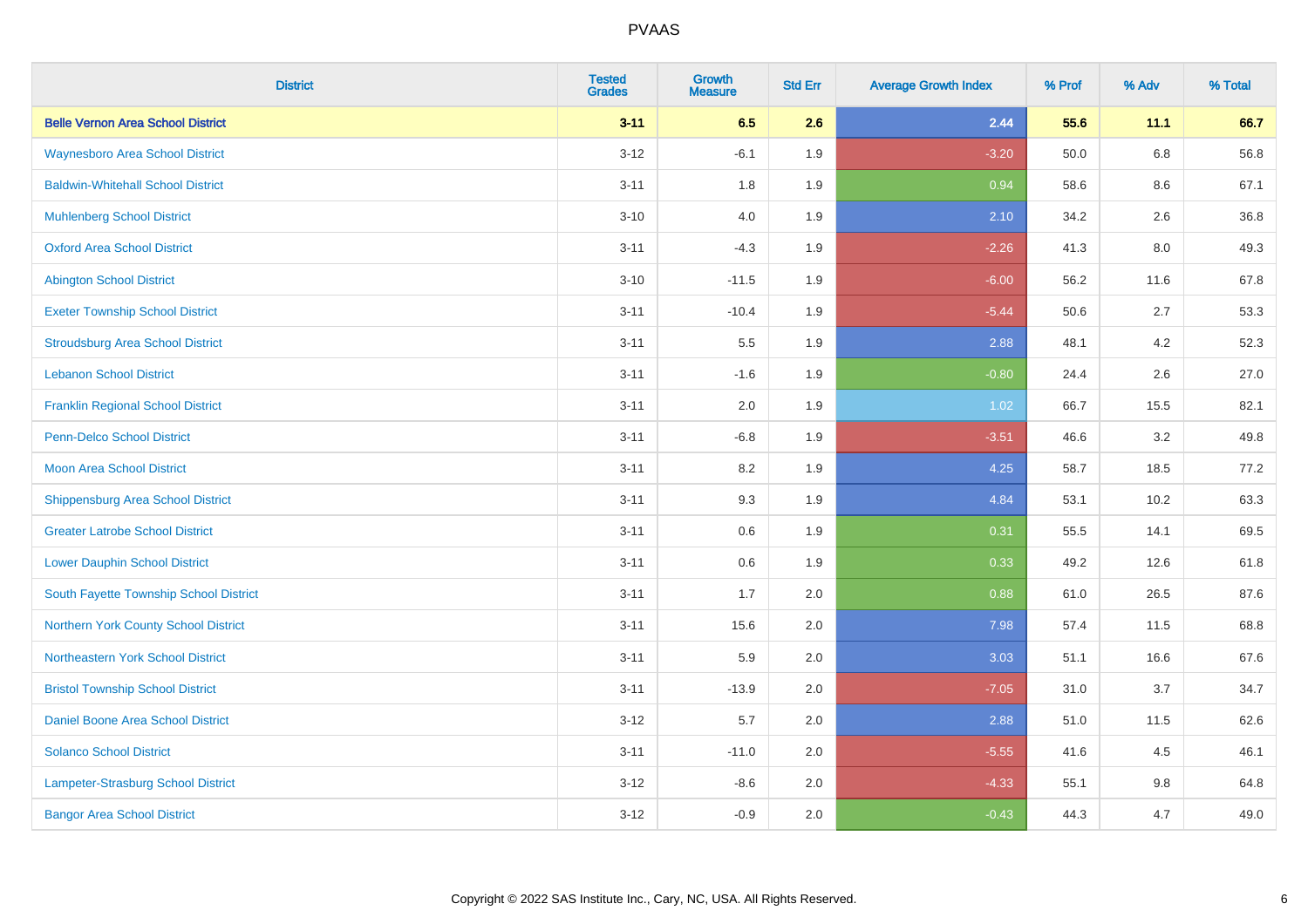| <b>District</b>                             | <b>Tested</b><br><b>Grades</b> | <b>Growth</b><br><b>Measure</b> | <b>Std Err</b> | <b>Average Growth Index</b> | % Prof | % Adv | % Total |
|---------------------------------------------|--------------------------------|---------------------------------|----------------|-----------------------------|--------|-------|---------|
| <b>Belle Vernon Area School District</b>    | $3 - 11$                       | 6.5                             | 2.6            | 2.44                        | 55.6   | 11.1  | 66.7    |
| <b>Conewago Valley School District</b>      | $3 - 12$                       | $-0.9$                          | 2.0            | $-0.45$                     | 51.7   | 9.6   | 61.3    |
| <b>Pleasant Valley School District</b>      | $3 - 11$                       | 3.1                             | 2.0            | 1.57                        | 57.2   | 5.5   | 62.8    |
| <b>Kiski Area School District</b>           | $3 - 11$                       | $-3.7$                          | 2.0            | $-1.86$                     | 57.4   | 10.4  | 67.8    |
| <b>Connellsville Area School District</b>   | $3 - 11$                       | 6.1                             | 2.0            | 3.05                        | 45.4   | 7.8   | 53.2    |
| <b>Trinity Area School District</b>         | $3 - 11$                       | $-5.4$                          | 2.0            | $-2.71$                     | 48.3   | 11.8  | 60.1    |
| <b>Upper Merion Area School District</b>    | $3 - 11$                       | 15.3                            | 2.0            | 7.62                        | 59.3   | 19.3  | 78.6    |
| <b>Derry Township School District</b>       | $3 - 10$                       | 12.8                            | 2.0            | 6.39                        | 54.8   | 25.8  | 80.6    |
| <b>Chartiers Valley School District</b>     | $3 - 11$                       | $-1.7$                          | 2.0            | $-0.81$                     | 54.7   | 8.4   | 63.1    |
| <b>Dubois Area School District</b>          | $3 - 11$                       | $-6.2$                          | 2.0            | $-3.07$                     | 50.9   | 13.4  | 64.3    |
| <b>Pottsgrove School District</b>           | $3 - 11$                       | 2.8                             | 2.0            | 1.35                        | 44.0   | 10.0  | 53.9    |
| <b>Cocalico School District</b>             | $3 - 11$                       | 10.6                            | 2.0            | 5.18                        | 50.8   | 14.1  | 64.8    |
| <b>Keystone Central School District</b>     | $3 - 11$                       | $-5.1$                          | 2.0            | $-2.46$                     | 44.7   | 4.6   | 49.4    |
| <b>Dover Area School District</b>           | $3 - 12$                       | 6.0                             | 2.1            | 2.94                        | 52.2   | 6.0   | 58.2    |
| <b>Upper Perkiomen School District</b>      | $3 - 11$                       | 22.1                            | 2.1            | 10.74                       | 57.7   | 13.2  | 70.9    |
| <b>York Suburban School District</b>        | $3 - 11$                       | 10.1                            | 2.1            | 4.91                        | 53.5   | 27.8  | 81.3    |
| <b>Mars Area School District</b>            | $3 - 10$                       | 5.7                             | 2.1            | 2.75                        | 57.9   | 18.2  | 76.1    |
| <b>Southern York County School District</b> | $3 - 11$                       | 14.2                            | 2.1            | 6.91                        | 55.1   | 18.1  | 73.1    |
| <b>Cheltenham School District</b>           | $3 - 11$                       | $-1.4$                          | 2.1            | $-0.67$                     | 46.1   | 10.0  | 56.1    |
| <b>West Allegheny School District</b>       | $3-12$                         | 4.0                             | 2.1            | 1.96                        | 63.1   | 15.7  | 78.8    |
| <b>Hollidaysburg Area School District</b>   | $3 - 11$                       | 6.0                             | 2.1            | 2.88                        | 57.1   | 12.3  | 69.4    |
| <b>Radnor Township School District</b>      | $3 - 12$                       | 1.0                             | 2.1            | 0.50                        | 65.0   | 23.2  | 88.2    |
| West Jefferson Hills School District        | $3 - 11$                       | 1.8                             | 2.1            | 0.88                        | 55.7   | 20.8  | 76.4    |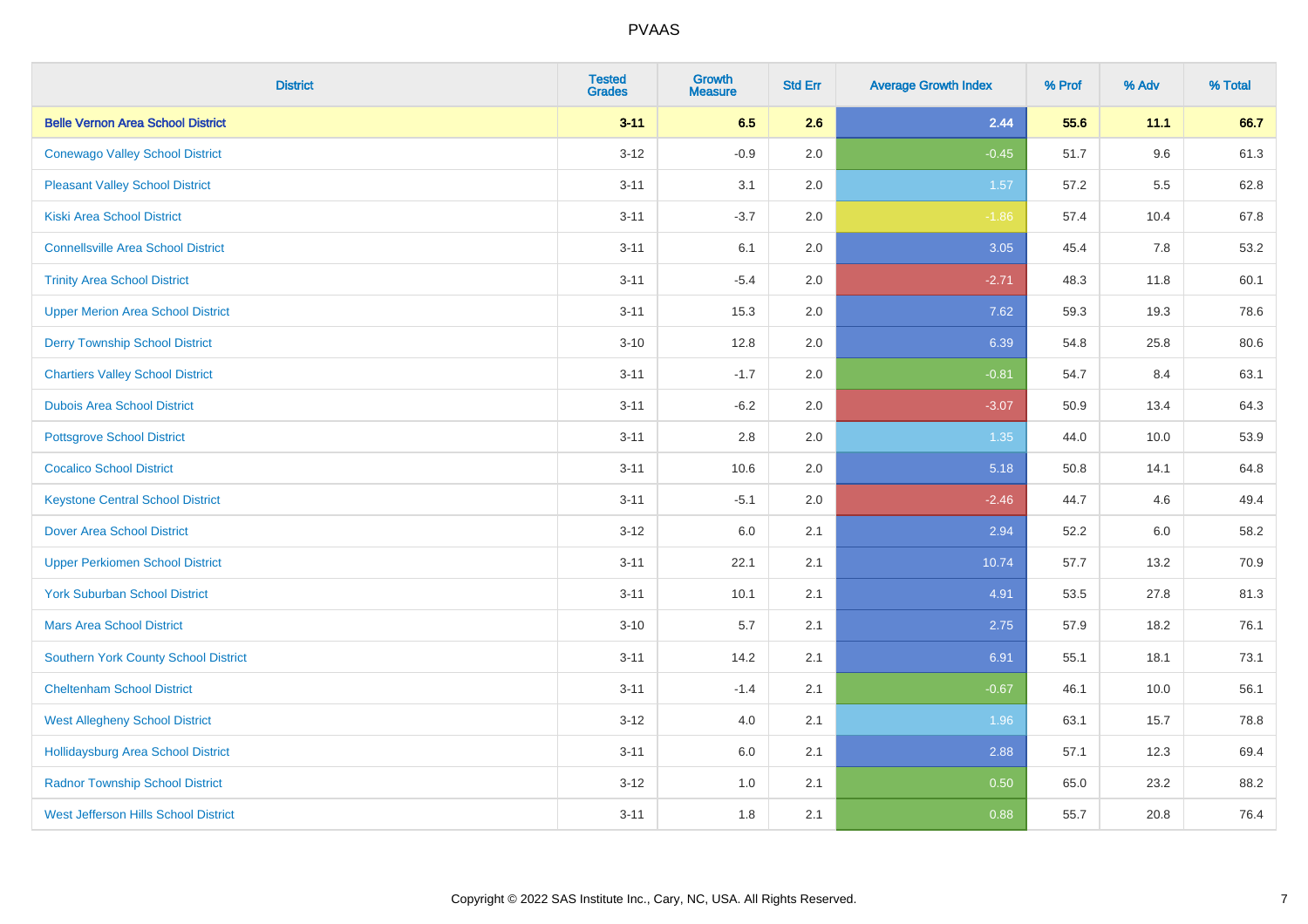| <b>District</b>                                 | <b>Tested</b><br><b>Grades</b> | <b>Growth</b><br><b>Measure</b> | <b>Std Err</b> | <b>Average Growth Index</b> | % Prof | % Adv   | % Total |
|-------------------------------------------------|--------------------------------|---------------------------------|----------------|-----------------------------|--------|---------|---------|
| <b>Belle Vernon Area School District</b>        | $3 - 11$                       | 6.5                             | 2.6            | 2.44                        | 55.6   | 11.1    | 66.7    |
| <b>Montour School District</b>                  | $3 - 11$                       | $-1.8$                          | 2.1            | $-0.88$                     | 61.4   | 15.1    | 76.5    |
| <b>William Penn School District</b>             | $3-12$                         | 8.3                             | 2.1            | 3.99                        | 35.6   | $3.0\,$ | 38.7    |
| Phoenixville Area School District               | $3 - 11$                       | $-1.7$                          | 2.1            | $-0.83$                     | 59.9   | 10.6    | 70.5    |
| <b>Spring Grove Area School District</b>        | $3 - 11$                       | 5.6                             | 2.1            | 2.68                        | 55.1   | 15.0    | 70.1    |
| <b>Gettysburg Area School District</b>          | $3 - 11$                       | $-4.0$                          | 2.1            | $-1.89$                     | 45.3   | 14.0    | 59.3    |
| <b>Manheim Central School District</b>          | $3 - 11$                       | 2.1                             | 2.1            | 1.01                        | 53.2   | 11.6    | 64.8    |
| <b>Interboro School District</b>                | $3 - 12$                       | $-7.3$                          | 2.1            | $-3.43$                     | 46.6   | 4.8     | 51.4    |
| <b>York City School District</b>                | $3-12$                         | $-28.9$                         | 2.1            | $-13.59$                    | 6.0    | $0.3\,$ | 6.2     |
| <b>Harrisburg City School District</b>          | $3 - 11$                       | $-0.4$                          | 2.1            | $-0.19$                     | 15.1   | 0.4     | 15.5    |
| <b>Twin Valley School District</b>              | $3-12$                         | $-3.6$                          | 2.1            | $-1.69$                     | 49.6   | 7.1     | 56.8    |
| Juniata County School District                  | $3 - 12$                       | $-4.9$                          | 2.1            | $-2.26$                     | 38.5   | 2.9     | 41.4    |
| <b>Hampton Township School District</b>         | $3 - 11$                       | 5.1                             | 2.2            | 2.35                        | 54.0   | 28.2    | 82.2    |
| <b>Fleetwood Area School District</b>           | $3 - 10$                       | 12.2                            | 2.2            | 5.68                        | 53.5   | 11.6    | 65.2    |
| Pennsylvania Leadership Charter School          | $3 - 11$                       | 4.6                             | 2.2            | 2.13                        | 55.4   | 11.2    | 66.7    |
| <b>Abington Heights School District</b>         | $3 - 11$                       | 13.5                            | 2.2            | 6.27                        | 58.3   | 16.2    | 74.5    |
| <b>Crawford Central School District</b>         | $3 - 11$                       | $-4.7$                          | 2.2            | $-2.15$                     | 40.6   | 10.5    | 51.1    |
| <b>Lower Moreland Township School District</b>  | $3 - 11$                       | 2.0                             | 2.2            | 0.95                        | 62.8   | 17.0    | 79.8    |
| <b>Upper Moreland Township School District</b>  | $3 - 11$                       | $-5.0$                          | 2.2            | $-2.31$                     | 57.9   | 4.0     | 61.9    |
| <b>Eastern Lancaster County School District</b> | $3 - 12$                       | 4.5                             | 2.2            | 2.09                        | 46.3   | 11.4    | 57.6    |
| <b>Plum Borough School District</b>             | $3 - 11$                       | $-11.3$                         | 2.2            | $-5.19$                     | 51.1   | 9.0     | 60.1    |
| <b>Greencastle-Antrim School District</b>       | $3 - 11$                       | $-3.0$                          | 2.2            | $-1.36$                     | 62.4   | 9.9     | 72.3    |
| <b>Bellefonte Area School District</b>          | $3 - 11$                       | $-0.4$                          | 2.2            | $-0.17$                     | 47.6   | 10.6    | 58.2    |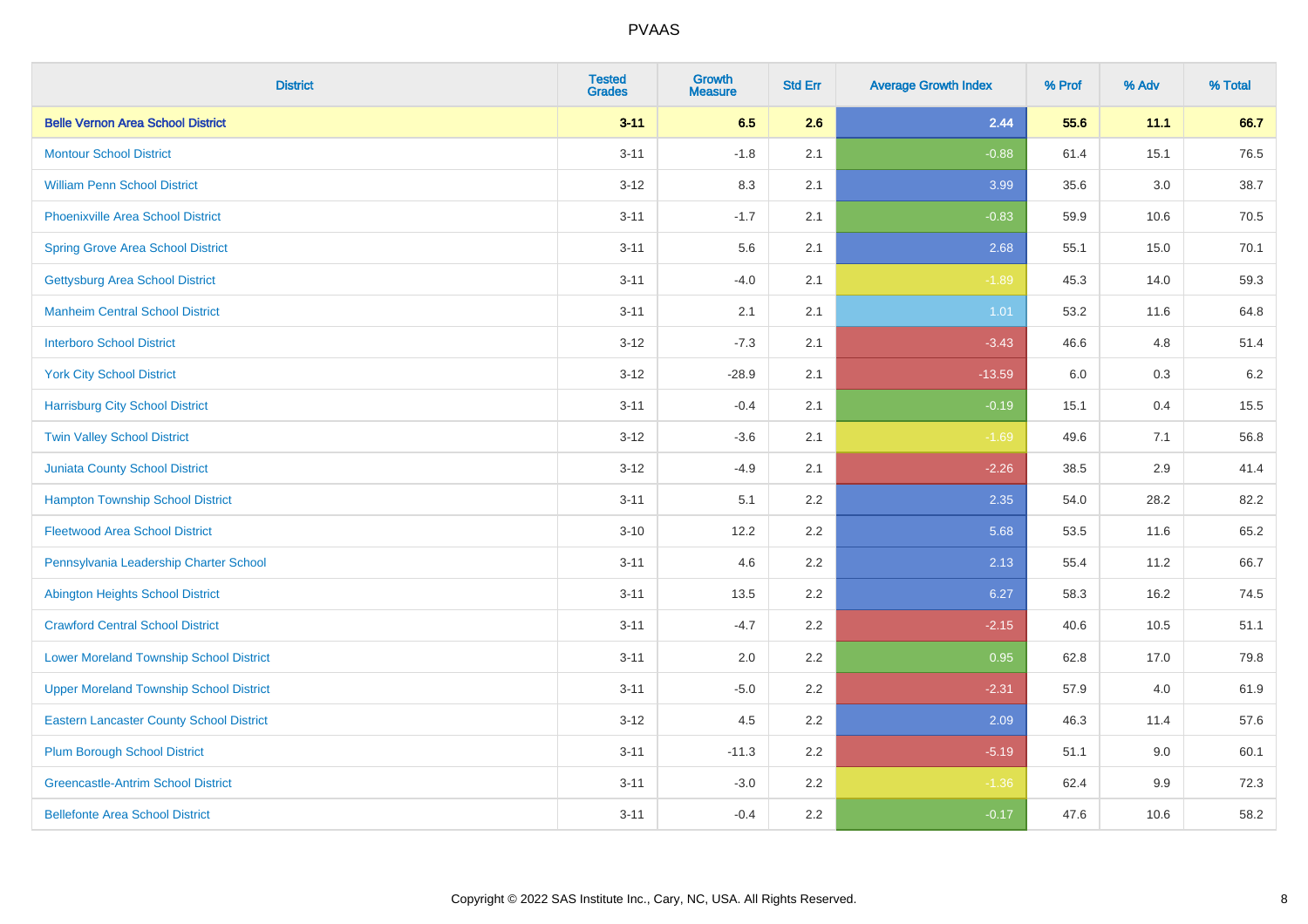| <b>District</b>                               | <b>Tested</b><br><b>Grades</b> | <b>Growth</b><br><b>Measure</b> | <b>Std Err</b> | <b>Average Growth Index</b> | % Prof | % Adv | % Total |
|-----------------------------------------------|--------------------------------|---------------------------------|----------------|-----------------------------|--------|-------|---------|
| <b>Belle Vernon Area School District</b>      | $3 - 11$                       | 6.5                             | 2.6            | 2.44                        | 55.6   | 11.1  | 66.7    |
| <b>Gateway School District</b>                | $3 - 11$                       | $0.8\,$                         | 2.2            | 0.38                        | 52.1   | 13.8  | 65.9    |
| <b>Penncrest School District</b>              | $3 - 11$                       | 5.7                             | 2.2            | 2.57                        | 47.2   | 7.1   | 54.3    |
| <b>New Foundations Charter School</b>         | $3 - 11$                       | 5.4                             | 2.2            | 2.41                        | 47.2   | 2.5   | 49.8    |
| <b>Dallas School District</b>                 | $3 - 11$                       | $-2.5$                          | 2.2            | $-1.12$                     | 54.9   | 7.6   | 62.4    |
| <b>Eastern Lebanon County School District</b> | $3 - 11$                       | 8.6                             | 2.2            | 3.84                        | 48.8   | 11.4  | 60.3    |
| <b>Conrad Weiser Area School District</b>     | $3 - 11$                       | 3.6                             | 2.2            | 1.63                        | 52.1   | 2.1   | 54.2    |
| <b>Tunkhannock Area School District</b>       | $3 - 11$                       | 2.3                             | 2.2            | 1.01                        | 44.9   | 9.6   | 54.6    |
| <b>Lehighton Area School District</b>         | $3 - 11$                       | $-1.6$                          | 2.3            | $-0.70$                     | 51.1   | 5.6   | 56.7    |
| <b>Blue Mountain School District</b>          | $3 - 10$                       | $-5.8$                          | 2.3            | $-2.56$                     | 46.6   | 8.5   | 55.1    |
| Southern Lehigh School District               | $3 - 11$                       | $-0.4$                          | 2.3            | $-0.17$                     | 66.1   | 11.9  | 78.0    |
| <b>Pottsville Area School District</b>        | $3 - 12$                       | 4.4                             | 2.3            | 1.94                        | 44.8   | 5.4   | 50.2    |
| <b>Somerset Area School District</b>          | $3 - 11$                       | $-4.4$                          | 2.3            | $-1.93$                     | 44.4   | 14.9  | 59.3    |
| <b>Tuscarora School District</b>              | $3 - 11$                       | $-0.6$                          | 2.3            | $-0.27$                     | 45.1   | 8.1   | 53.2    |
| 21st Century Cyber Charter School             | $6 - 12$                       | 5.7                             | 2.3            | 2.50                        | 56.7   | 8.3   | 65.0    |
| <b>Wallenpaupack Area School District</b>     | $3 - 11$                       | $-7.1$                          | 2.3            | $-3.09$                     | 40.8   | 2.4   | 43.1    |
| <b>Indiana Area School District</b>           | $3 - 11$                       | $-5.3$                          | 2.3            | $-2.28$                     | 47.6   | 18.4  | 66.1    |
| <b>Chichester School District</b>             | $3 - 11$                       | $-2.7$                          | 2.3            | $-1.17$                     | 44.6   | 6.6   | 51.2    |
| <b>West York Area School District</b>         | $3 - 12$                       | 3.2                             | 2.3            | 1.38                        | 53.8   | 4.4   | 58.2    |
| Selinsgrove Area School District              | $3 - 12$                       | 8.3                             | 2.3            | 3.54                        | 56.8   | 10.0  | 66.8    |
| Lehigh Valley Academy Regional Charter School | $3 - 11$                       | 0.7                             | 2.3            | 0.32                        | 46.3   | 5.0   | 51.4    |
| <b>Blackhawk School District</b>              | $3 - 11$                       | 4.7                             | 2.3            | 2.01                        | 55.8   | 8.8   | 64.6    |
| Northwestern Lehigh School District           | $3 - 11$                       | 2.2                             | 2.3            | 0.93                        | 53.3   | 9.7   | 63.0    |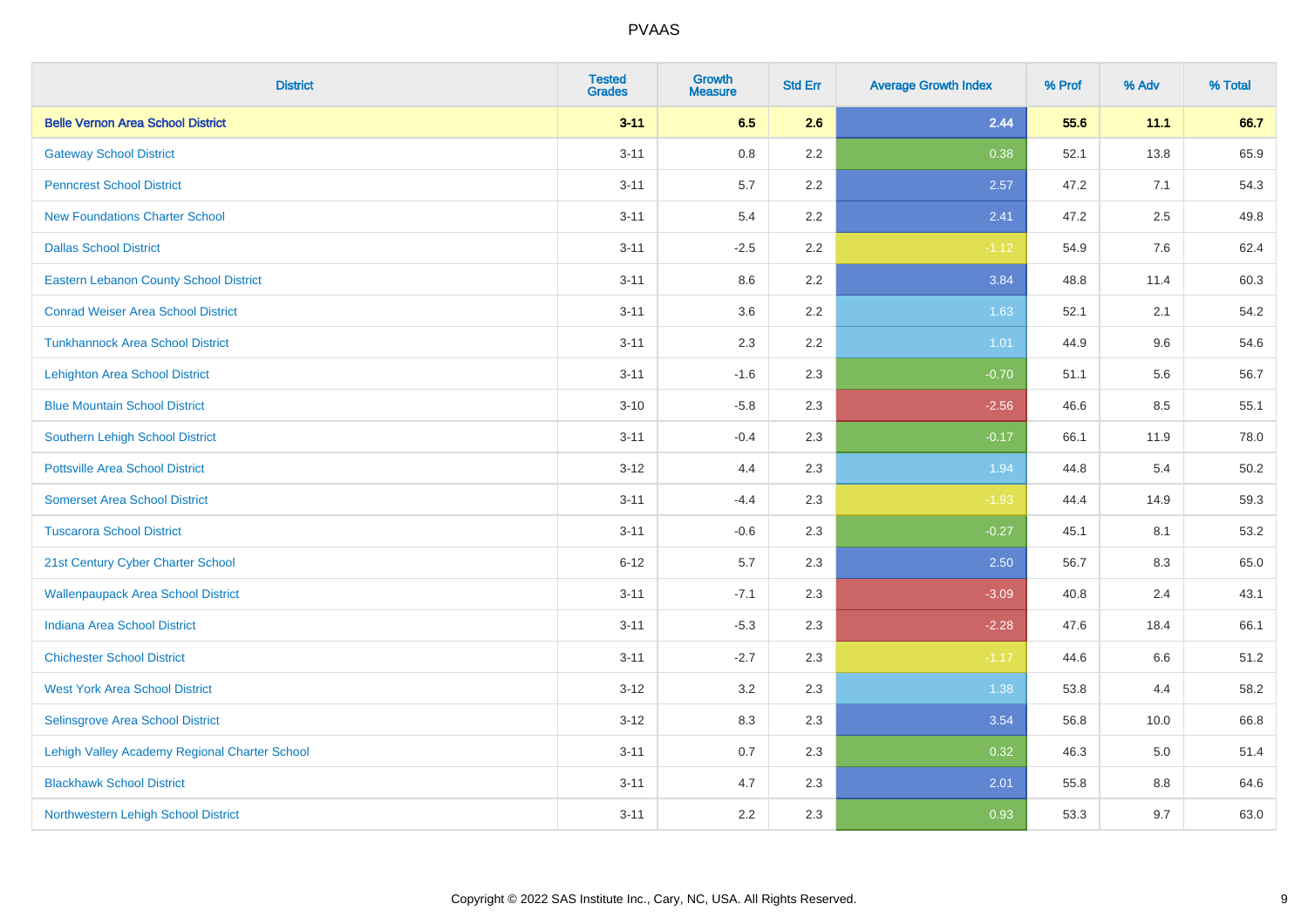| <b>District</b>                               | <b>Tested</b><br><b>Grades</b> | <b>Growth</b><br><b>Measure</b> | <b>Std Err</b> | <b>Average Growth Index</b> | % Prof | % Adv   | % Total |
|-----------------------------------------------|--------------------------------|---------------------------------|----------------|-----------------------------|--------|---------|---------|
| <b>Belle Vernon Area School District</b>      | $3 - 11$                       | 6.5                             | 2.6            | 2.44                        | 55.6   | 11.1    | 66.7    |
| <b>Crestwood School District</b>              | $3 - 11$                       | $-0.4$                          | 2.4            | $-0.17$                     | 57.4   | 17.0    | 74.4    |
| <b>Greensburg Salem School District</b>       | $3 - 11$                       | $-4.4$                          | 2.4            | $-1.88$                     | 47.6   | 4.9     | 52.4    |
| <b>Scranton School District</b>               | $3 - 12$                       | $-2.9$                          | 2.4            | $-1.22$                     | 45.6   | 3.6     | 49.1    |
| <b>Laurel Highlands School District</b>       | $3 - 11$                       | 4.3                             | 2.4            | 1.81                        | 44.9   | 9.6     | 54.5    |
| <b>Rose Tree Media School District</b>        | $3 - 10$                       | $-25.6$                         | 2.4            | $-10.76$                    | 54.8   | 6.4     | 61.2    |
| Octorara Area School District                 | $3 - 11$                       | 9.1                             | 2.4            | 3.82                        | 52.1   | 8.5     | 60.6    |
| <b>Wyoming Valley West School District</b>    | $3 - 11$                       | $-2.2$                          | 2.4            | $-0.91$                     | 49.4   | 3.0     | 52.4    |
| <b>Pottstown School District</b>              | $3 - 12$                       | $-4.0$                          | 2.4            | $-1.68$                     | 29.8   | $1.2$   | 31.0    |
| <b>Hermitage School District</b>              | $3 - 12$                       | 3.8                             | 2.4            | 1.60                        | 57.5   | 9.3     | 66.8    |
| <b>South Eastern School District</b>          | $3 - 11$                       | 0.9                             | 2.4            | 0.39                        | 54.8   | 6.6     | 61.4    |
| <b>Bradford Area School District</b>          | $3 - 12$                       | $-9.3$                          | 2.4            | $-3.87$                     | 45.8   | 8.3     | 54.2    |
| <b>Wallingford-Swarthmore School District</b> | $3 - 10$                       | $0.9\,$                         | 2.4            | 0.38                        | 64.4   | 22.7    | 87.1    |
| North Schuylkill School District              | $3 - 11$                       | $-1.0$                          | 2.4            | $-0.42$                     | 41.8   | 5.1     | 46.8    |
| <b>Mckeesport Area School District</b>        | $3 - 12$                       | 9.0                             | 2.4            | 3.72                        | 31.0   | 4.5     | 35.5    |
| <b>Donegal School District</b>                | $3 - 12$                       | 3.1                             | 2.4            | 1.29                        | 60.6   | 9.1     | 69.7    |
| <b>Grove City Area School District</b>        | $3 - 12$                       | 5.1                             | 2.4            | 2.09                        | 36.4   | 16.5    | 52.8    |
| <b>New Castle Area School District</b>        | $3 - 12$                       | $-6.4$                          | 2.4            | $-2.66$                     | 32.5   | 4.3     | 36.8    |
| <b>Wayne Highlands School District</b>        | $3 - 11$                       | 7.8                             | 2.4            | 3.23                        | 52.3   | 13.1    | 65.4    |
| <b>Albert Gallatin Area School District</b>   | $3 - 11$                       | $-0.8$                          | 2.4            | $-0.32$                     | 54.5   | 10.0    | 64.6    |
| <b>Marple Newtown School District</b>         | $3 - 11$                       | 2.0                             | 2.4            | 0.81                        | 57.6   | 12.8    | 70.4    |
| <b>Universal Audenried Charter School</b>     | $9 - 11$                       | $-5.8$                          | 2.4            | $-2.40$                     | 14.6   | $0.0\,$ | 14.6    |
| <b>Ringgold School District</b>               | $3 - 11$                       | $-14.7$                         | 2.4            | $-6.04$                     | 41.5   | 7.9     | 49.4    |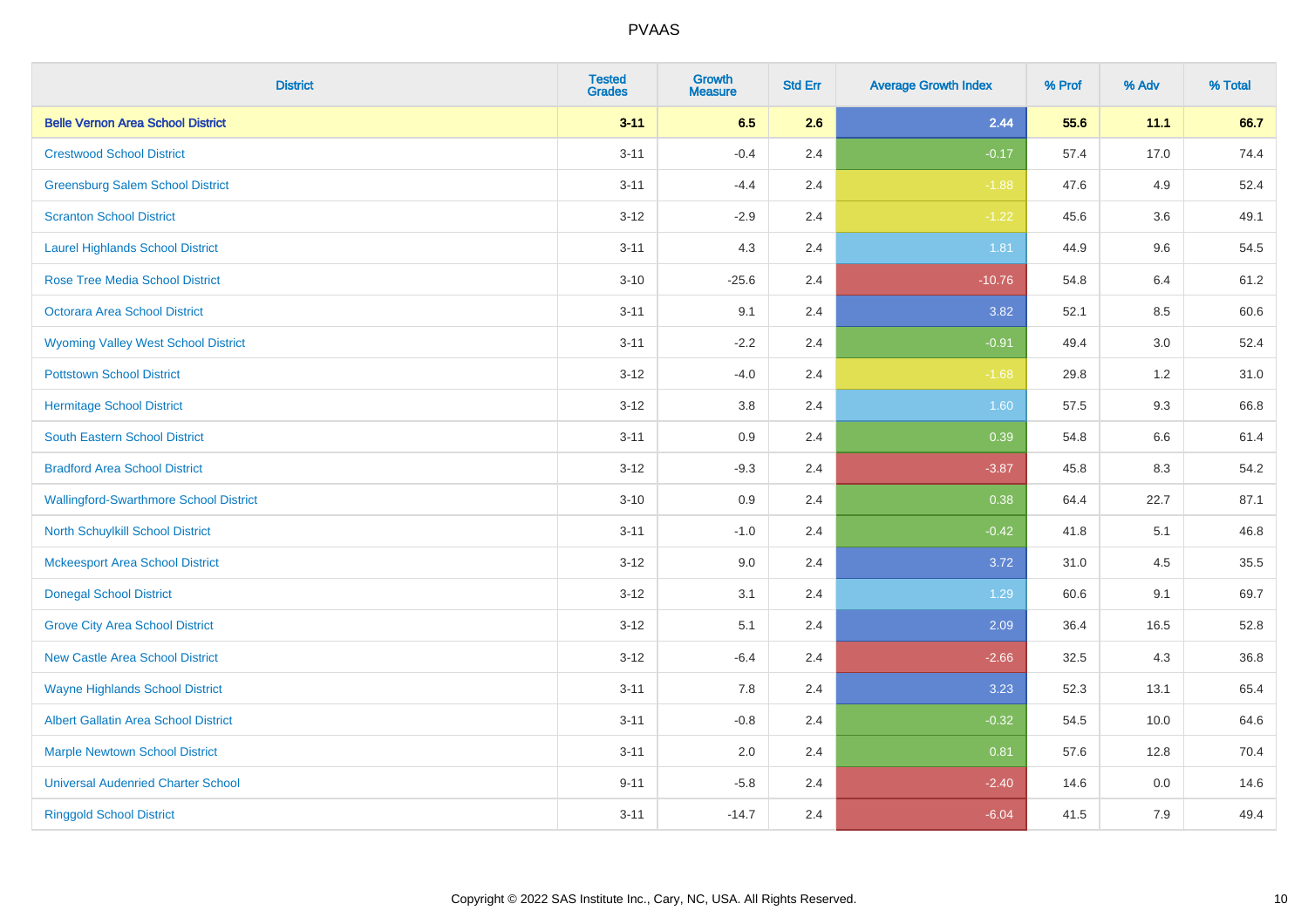| <b>District</b>                                                       | <b>Tested</b><br><b>Grades</b> | <b>Growth</b><br><b>Measure</b> | <b>Std Err</b> | <b>Average Growth Index</b> | % Prof | % Adv | % Total |
|-----------------------------------------------------------------------|--------------------------------|---------------------------------|----------------|-----------------------------|--------|-------|---------|
| <b>Belle Vernon Area School District</b>                              | $3 - 11$                       | 6.5                             | 2.6            | 2.44                        | 55.6   | 11.1  | 66.7    |
| <b>Valley View School District</b>                                    | $3 - 11$                       | 18.1                            | 2.4            | 7.42                        | 53.7   | 14.7  | 68.4    |
| <b>Central Valley School District</b>                                 | $3 - 10$                       | 4.8                             | 2.4            | 1.98                        | 56.9   | 9.0   | 65.9    |
| <b>Beaver Area School District</b>                                    | $3 - 10$                       | 4.7                             | 2.4            | 1.94                        | 57.4   | 16.8  | 74.2    |
| <b>Big Spring School District</b>                                     | $3 - 11$                       | $-9.8$                          | 2.4            | $-4.00$                     | 38.6   | 8.9   | 47.5    |
| <b>Elizabeth Forward School District</b>                              | $3 - 11$                       | $-8.4$                          | 2.4            | $-3.41$                     | 51.7   | 4.0   | 55.7    |
| Northern Lebanon School District                                      | $3 - 11$                       | 0.4                             | 2.5            | 0.15                        | 28.0   | 3.0   | 31.0    |
| South Williamsport Area School District                               | $3 - 10$                       | $-5.7$                          | 2.5            | $-2.30$                     | 45.5   | 4.5   | 50.0    |
| Hamburg Area School District                                          | $3 - 11$                       | 8.9                             | 2.5            | 3.63                        | 43.5   | 8.2   | 51.7    |
| East Pennsboro Area School District                                   | $3 - 11$                       | $-4.2$                          | 2.5            | $-1.71$                     | 60.8   | 8.5   | 69.3    |
| <b>Littlestown Area School District</b>                               | $3 - 11$                       | 11.4                            | 2.5            | 4.62                        | 55.2   | 10.4  | 65.6    |
| <b>Saucon Valley School District</b>                                  | $3 - 11$                       | 14.7                            | 2.5            | 5.98                        | 48.7   | 20.2  | 69.0    |
| Esperanza Academy Charter School                                      | $4 - 11$                       | 4.0                             | 2.5            | 1.61                        | 32.4   | 0.7   | 33.1    |
| <b>Fort Leboeuf School District</b>                                   | $3 - 11$                       | 11.7                            | 2.5            | 4.73                        | 48.5   | 21.1  | 69.6    |
| <b>Milton Area School District</b>                                    | $3 - 11$                       | $-8.7$                          | 2.5            | $-3.52$                     | 45.4   | 6.9   | 52.3    |
| <b>Freeport Area School District</b>                                  | $3 - 10$                       | 9.7                             | 2.5            | 3.91                        | 57.5   | 17.8  | 75.3    |
| <b>Bucks County Technical High School</b>                             | $9 - 10$                       | $-12.0$                         | 2.5            | $-4.84$                     | 35.9   | 3.2   | 39.2    |
| Preparatory Charter School Of Mathematics, Science, Tech, And Careers | $9 - 10$                       | $-4.0$                          | 2.5            | $-1.59$                     | 15.0   | 0.0   | 15.0    |
| <b>Shikellamy School District</b>                                     | $3 - 10$                       | $-22.3$                         | 2.5            | $-8.92$                     | 33.3   | 6.1   | 39.5    |
| <b>West Perry School District</b>                                     | $3 - 11$                       | 12.5                            | 2.5            | 4.99                        | 56.6   | 8.4   | 65.0    |
| <b>Tyrone Area School District</b>                                    | $3-12$                         | 19.7                            | 2.5            | 7.87                        | 60.4   | 16.7  | 77.1    |
| Mifflinburg Area School District                                      | $3 - 11$                       | $-15.8$                         | 2.5            | $-6.30$                     | 42.4   | 4.0   | 46.4    |
| <b>Collegium Charter School</b>                                       | $3 - 10$                       | 5.9                             | 2.5            | 2.33                        | 38.1   | 7.9   | 46.0    |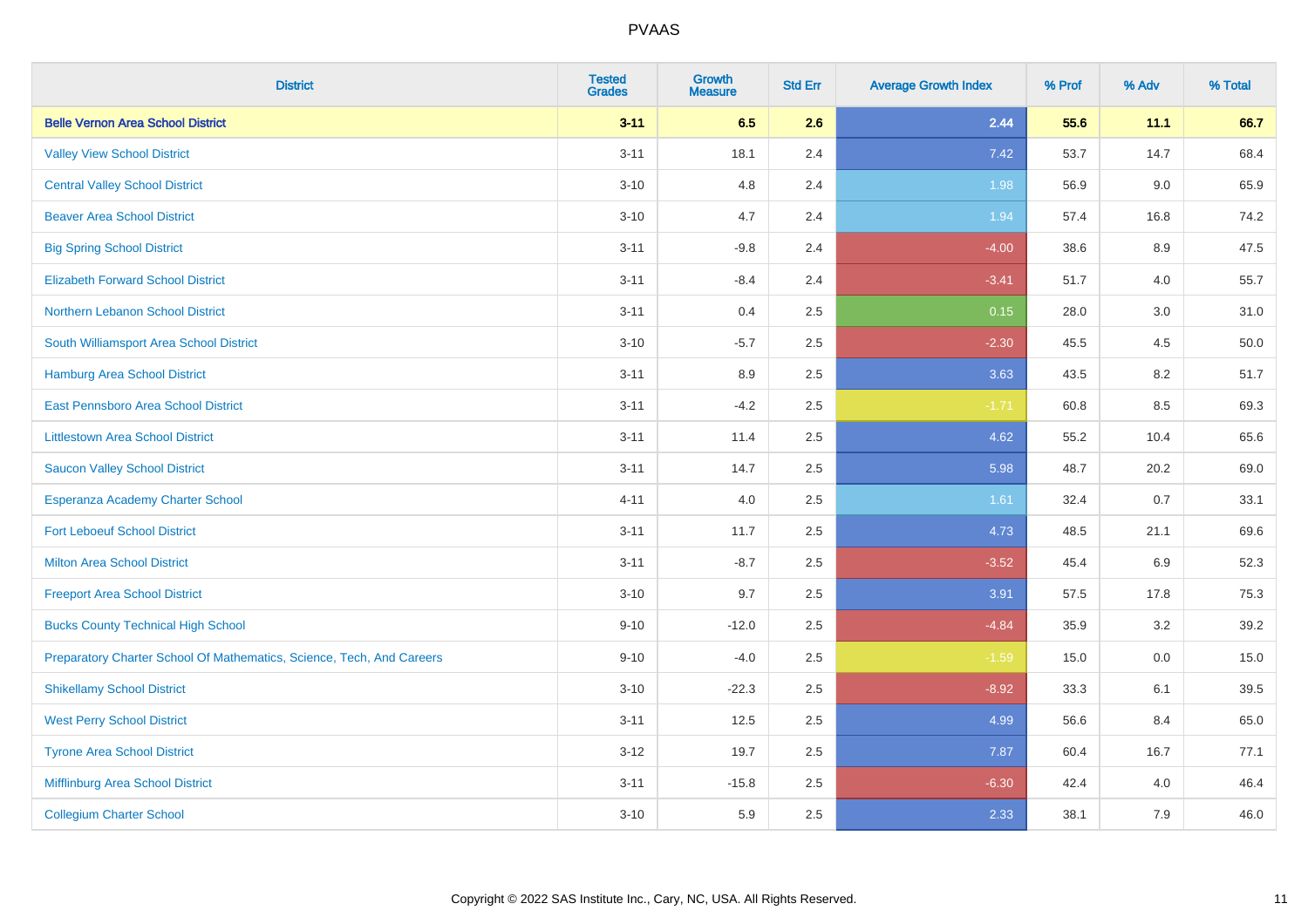| <b>District</b>                                    | <b>Tested</b><br><b>Grades</b> | <b>Growth</b><br><b>Measure</b> | <b>Std Err</b> | <b>Average Growth Index</b> | % Prof | % Adv   | % Total |
|----------------------------------------------------|--------------------------------|---------------------------------|----------------|-----------------------------|--------|---------|---------|
| <b>Belle Vernon Area School District</b>           | $3 - 11$                       | 6.5                             | 2.6            | 2.44                        | 55.6   | 11.1    | 66.7    |
| South Butler County School District                | $3 - 10$                       | 3.9                             | 2.5            | 1.54                        | 53.1   | 16.6    | 69.7    |
| <b>Schuylkill Valley School District</b>           | $3 - 11$                       | 1.4                             | 2.5            | 0.56                        | 55.1   | 10.2    | 65.3    |
| <b>Athens Area School District</b>                 | $3 - 11$                       | 1.6                             | 2.5            | 0.64                        | 46.9   | 7.6     | 54.5    |
| Tamaqua Area School District                       | $3 - 12$                       | $-8.2$                          | 2.5            | $-3.24$                     | 44.5   | 1.9     | 46.4    |
| <b>Slippery Rock Area School District</b>          | $3 - 11$                       | $-6.3$                          | 2.5            | $-2.51$                     | 56.2   | 9.5     | 65.7    |
| <b>Central Cambria School District</b>             | $3 - 11$                       | 3.0                             | 2.5            | 1.17                        | 56.2   | 9.7     | 66.0    |
| <b>Spring Cove School District</b>                 | $3 - 11$                       | 3.4                             | 2.5            | 1.33                        | 47.8   | 12.7    | 60.4    |
| <b>Lincoln Park Performing Arts Charter School</b> | $7 - 11$                       | 3.6                             | 2.5            | 1.42                        | 59.6   | 14.7    | 74.3    |
| <b>Montoursville Area School District</b>          | $3 - 12$                       | 10.8                            | 2.5            | 4.24                        | 44.6   | 20.1    | 64.8    |
| <b>Jersey Shore Area School District</b>           | $3 - 11$                       | 0.5                             | 2.6            | 0.21                        | 47.1   | 9.2     | 56.2    |
| <b>Agora Cyber Charter School</b>                  | $3 - 11$                       | 5.8                             | 2.6            | 2.28                        | 42.8   | 6.6     | 49.4    |
| Saint Marys Area School District                   | $3 - 11$                       | 7.8                             | 2.6            | 3.04                        | 57.0   | $8.2\,$ | 65.2    |
| <b>Penn Hills School District</b>                  | $3 - 11$                       | $-7.6$                          | 2.6            | $-2.94$                     | 33.1   | 0.7     | 33.8    |
| <b>Greater Johnstown School District</b>           | $3 - 11$                       | $-3.1$                          | 2.6            | $-1.19$                     | 26.1   | 0.0     | 26.1    |
| <b>Dauphin County Technical School</b>             | $9 - 11$                       | $-45.5$                         | 2.6            | $-17.72$                    | 14.4   | 2.5     | 16.9    |
| <b>Conneaut School District</b>                    | $3 - 12$                       | $-7.5$                          | 2.6            | $-2.91$                     | 38.4   | 7.4     | 45.8    |
| <b>Middletown Area School District</b>             | $3 - 11$                       | $-5.3$                          | 2.6            | $-2.05$                     | 46.4   | 5.3     | 51.7    |
| <b>Eastern York School District</b>                | $3 - 11$                       | 9.6                             | 2.6            | 3.71                        | 56.3   | 12.6    | 68.9    |
| <b>Berwick Area School District</b>                | $3 - 11$                       | $-9.3$                          | 2.6            | $-3.59$                     | 42.1   | 5.5     | 47.6    |
| <b>Mount Pleasant Area School District</b>         | $3 - 11$                       | $-5.0$                          | 2.6            | $-1.93$                     | 52.6   | 0.0     | 52.6    |
| <b>Wyomissing Area School District</b>             | $3-12$                         | $0.8\,$                         | 2.6            | 0.33                        | 55.7   | 17.6    | 73.3    |
| <b>Lewisburg Area School District</b>              | $3 - 11$                       | $-2.7$                          | 2.6            | $-1.03$                     | 57.0   | 18.5    | 75.6    |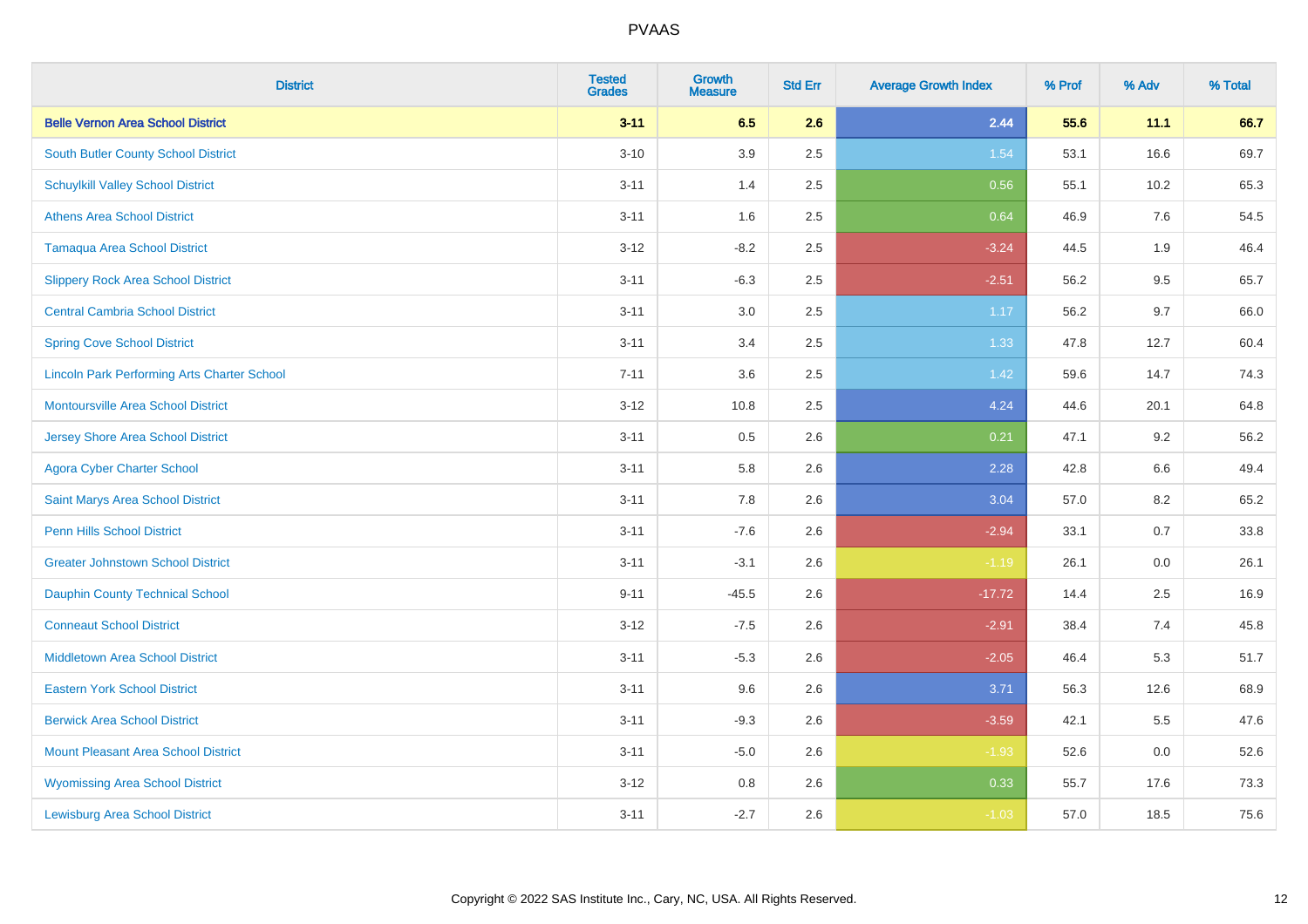| <b>District</b>                                | <b>Tested</b><br><b>Grades</b> | <b>Growth</b><br><b>Measure</b> | <b>Std Err</b> | <b>Average Growth Index</b> | % Prof | % Adv | % Total |
|------------------------------------------------|--------------------------------|---------------------------------|----------------|-----------------------------|--------|-------|---------|
| <b>Belle Vernon Area School District</b>       | $3 - 11$                       | 6.5                             | 2.6            | 2.44                        | 55.6   | 11.1  | 66.7    |
| <b>Central Columbia School District</b>        | $3 - 12$                       | $-4.8$                          | 2.6            | $-1.86$                     | 53.7   | 14.8  | 68.5    |
| <b>Wilson Area School District</b>             | $3 - 11$                       | 6.0                             | 2.6            | 2.30                        | 48.7   | 8.5   | 57.2    |
| <b>Fairview School District</b>                | $3 - 11$                       | 3.4                             | 2.6            | 1.32                        | 57.2   | 17.6  | 74.8    |
| Lehigh Valley Charter High School For The Arts | $9 - 10$                       | 7.3                             | 2.6            | 2.82                        | 62.3   | 18.2  | 80.5    |
| <b>Wyoming Area School District</b>            | $3 - 10$                       | $-1.3$                          | 2.6            | $-0.50$                     | 53.8   | 10.8  | 64.6    |
| <b>Quaker Valley School District</b>           | $3 - 11$                       | $-2.8$                          | 2.6            | $-1.08$                     | 55.2   | 13.2  | 68.4    |
| <b>Sharon City School District</b>             | $3 - 11$                       | 4.9                             | 2.6            | 1.87                        | 48.2   | 5.3   | 53.4    |
| <b>Mcguffey School District</b>                | $3 - 11$                       | 2.1                             | 2.6            | 0.81                        | 57.7   | 3.1   | 60.8    |
| <b>Corry Area School District</b>              | $3 - 11$                       | $-5.3$                          | 2.6            | $-2.03$                     | 38.5   | 6.0   | 44.5    |
| <b>Woodland Hills School District</b>          | $3-12$                         | 3.2                             | 2.6            | 1.22                        | 31.4   | 3.6   | 35.0    |
| Ambridge Area School District                  | $3 - 12$                       | 9.1                             | 2.6            | 3.46                        | 50.4   | 10.7  | 61.1    |
| <b>Bedford Area School District</b>            | $3 - 11$                       | 2.5                             | 2.6            | 0.93                        | 48.5   | 10.0  | 58.5    |
| <b>Clearfield Area School District</b>         | $3 - 10$                       | $-9.4$                          | 2.6            | $-3.56$                     | 43.0   | 3.1   | 46.1    |
| <b>Keystone Oaks School District</b>           | $3 - 11$                       | 5.5                             | 2.6            | 2.07                        | 53.2   | 12.1  | 65.4    |
| <b>Danville Area School District</b>           | $3 - 11$                       | 0.4                             | 2.6            | 0.15                        | 57.4   | 18.4  | 75.7    |
| Oil City Area School District                  | $3 - 11$                       | $-2.9$                          | 2.6            | $-1.08$                     | 44.4   | 5.8   | 50.2    |
| <b>Belle Vernon Area School District</b>       | $3 - 11$                       | 6.5                             | 2.6            | 2.44                        | 55.6   | 11.1  | 66.7    |
| <b>Titusville Area School District</b>         | $3 - 11$                       | $-13.2$                         | 2.6            | $-4.99$                     | 43.2   | 4.8   | 48.0    |
| <b>Harbor Creek School District</b>            | $3 - 11$                       | $-7.1$                          | 2.7            | $-2.67$                     | 48.8   | 15.2  | 64.0    |
| <b>City CHS</b>                                | $10 - 11$                      | 13.6                            | 2.7            | 5.12                        | 45.8   | 3.0   | 48.8    |
| Pen Argyl Area School District                 | $3 - 12$                       | 9.2                             | 2.7            | 3.46                        | 50.0   | 12.6  | 62.6    |
| <b>Forest Hills School District</b>            | $3 - 11$                       | $-7.3$                          | 2.7            | $-2.74$                     | 41.1   | 13.7  | 54.8    |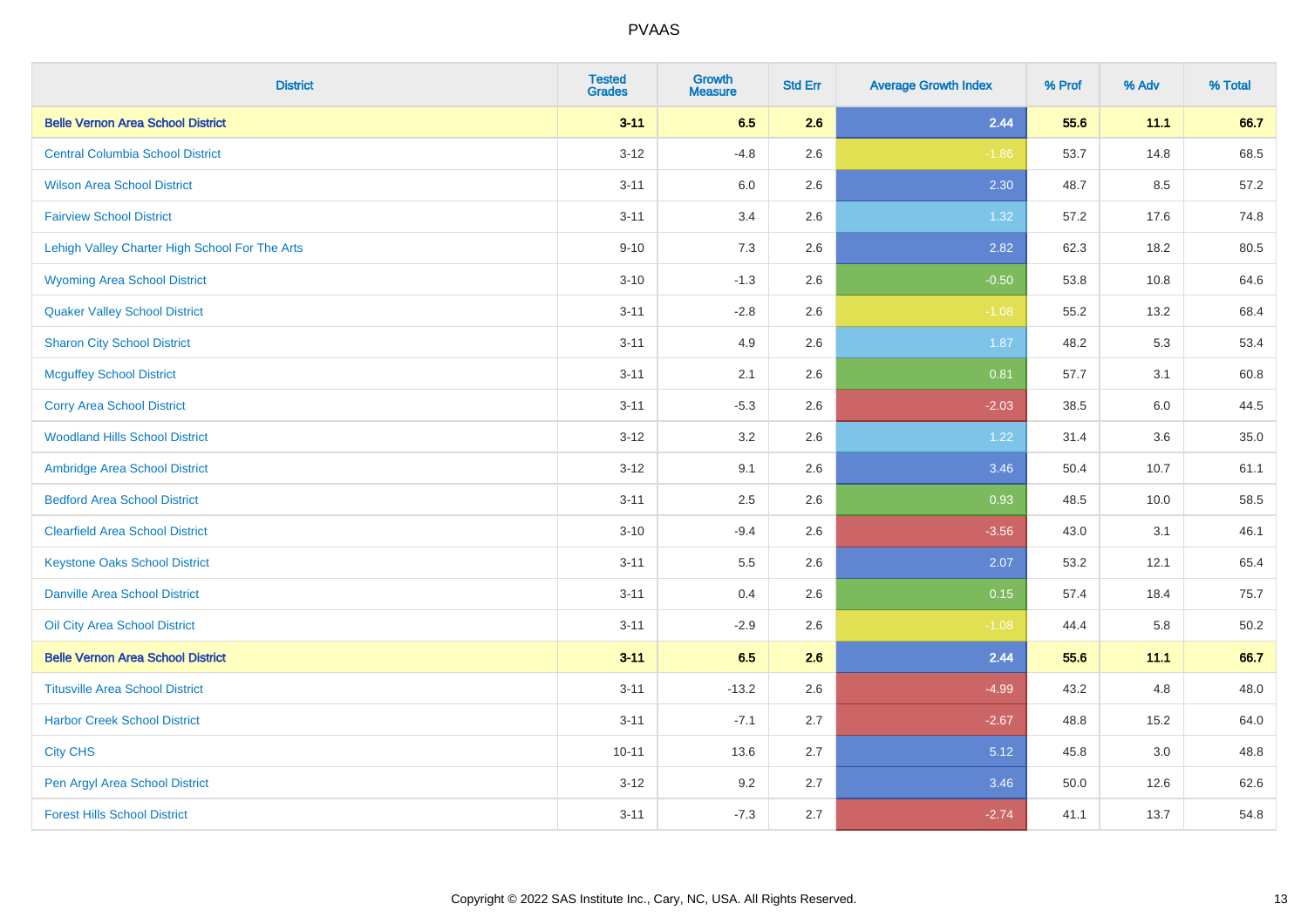| <b>District</b>                                  | <b>Tested</b><br><b>Grades</b> | <b>Growth</b><br><b>Measure</b> | <b>Std Err</b> | <b>Average Growth Index</b> | % Prof | % Adv   | % Total |
|--------------------------------------------------|--------------------------------|---------------------------------|----------------|-----------------------------|--------|---------|---------|
| <b>Belle Vernon Area School District</b>         | $3 - 11$                       | 6.5                             | 2.6            | 2.44                        | 55.6   | 11.1    | 66.7    |
| Jim Thorpe Area School District                  | $3 - 11$                       | $-5.8$                          | 2.7            | $-2.19$                     | 33.3   | 7.4     | 40.7    |
| <b>South Park School District</b>                | $3 - 11$                       | $-11.3$                         | 2.7            | $-4.23$                     | 53.5   | 13.7    | 67.3    |
| Penn Cambria School District                     | $3 - 11$                       | $-0.0$                          | 2.7            | $-0.01$                     | 61.5   | 7.7     | 69.2    |
| <b>Highlands School District</b>                 | $3 - 11$                       | $-7.4$                          | 2.7            | $-2.76$                     | 44.4   | 3.7     | 48.2    |
| Susquehanna Township School District             | $3 - 12$                       | $-5.8$                          | 2.7            | $-2.17$                     | 36.0   | 5.6     | 41.6    |
| <b>Deer Lakes School District</b>                | $3 - 11$                       | 17.0                            | 2.7            | 6.32                        | 61.5   | 16.4    | 77.9    |
| <b>Hopewell Area School District</b>             | $3 - 11$                       | 2.6                             | 2.7            | 0.97                        | 58.4   | 4.0     | 62.4    |
| <b>Wattsburg Area School District</b>            | $3 - 11$                       | 6.5                             | 2.7            | 2.43                        | 42.7   | 7.6     | 50.3    |
| Southern Tioga School District                   | $3 - 11$                       | $-11.5$                         | 2.7            | $-4.25$                     | 47.8   | 6.4     | 54.3    |
| <b>Brandywine Heights Area School District</b>   | $3 - 11$                       | $-4.9$                          | 2.7            | $-1.81$                     | 49.2   | 8.2     | 57.4    |
| <b>East Lycoming School District</b>             | $3 - 11$                       | $-6.0$                          | 2.7            | $-2.24$                     | 48.3   | 4.2     | 52.5    |
| <b>Annville-Cleona School District</b>           | $3 - 12$                       | $-12.1$                         | 2.7            | $-4.46$                     | 34.9   | $7.8\,$ | 42.6    |
| <b>Midd-West School District</b>                 | $3 - 11$                       | 10.3                            | 2.7            | 3.80                        | 58.0   | 13.4    | 71.4    |
| Community Academy Of Philadelphia Charter School | $3 - 11$                       | 5.8                             | 2.7            | 2.12                        | 26.7   | 0.9     | 27.6    |
| <b>MaST Community Charter School</b>             | $3 - 10$                       | $-4.1$                          | 2.7            | $-1.52$                     | 44.0   | 9.5     | 53.4    |
| <b>Chester-Upland School District</b>            | $3 - 11$                       | $-0.3$                          | 2.7            | $-0.09$                     | 13.8   | $0.8\,$ | 14.6    |
| <b>Yough School District</b>                     | $3 - 10$                       | $-6.6$                          | 2.7            | $-2.43$                     | 50.8   | 4.0     | 54.8    |
| Huntingdon Area School District                  | $3 - 11$                       | $-2.0$                          | 2.7            | $-0.72$                     | 36.8   | 10.3    | 47.0    |
| Northern Lehigh School District                  | $3 - 12$                       | $-10.4$                         | 2.7            | $-3.82$                     | 28.0   | 9.3     | 37.3    |
| Lake-Lehman School District                      | $3 - 11$                       | 10.8                            | 2.7            | 3.93                        | 55.3   | 7.9     | 63.2    |
| <b>Bald Eagle Area School District</b>           | $3 - 11$                       | $-2.1$                          | 2.7            | $-0.75$                     | 48.4   | 9.4     | 57.7    |
| <b>Girard School District</b>                    | $3 - 11$                       | $-0.6$                          | 2.7            | $-0.22$                     | 53.9   | 15.6    | 69.6    |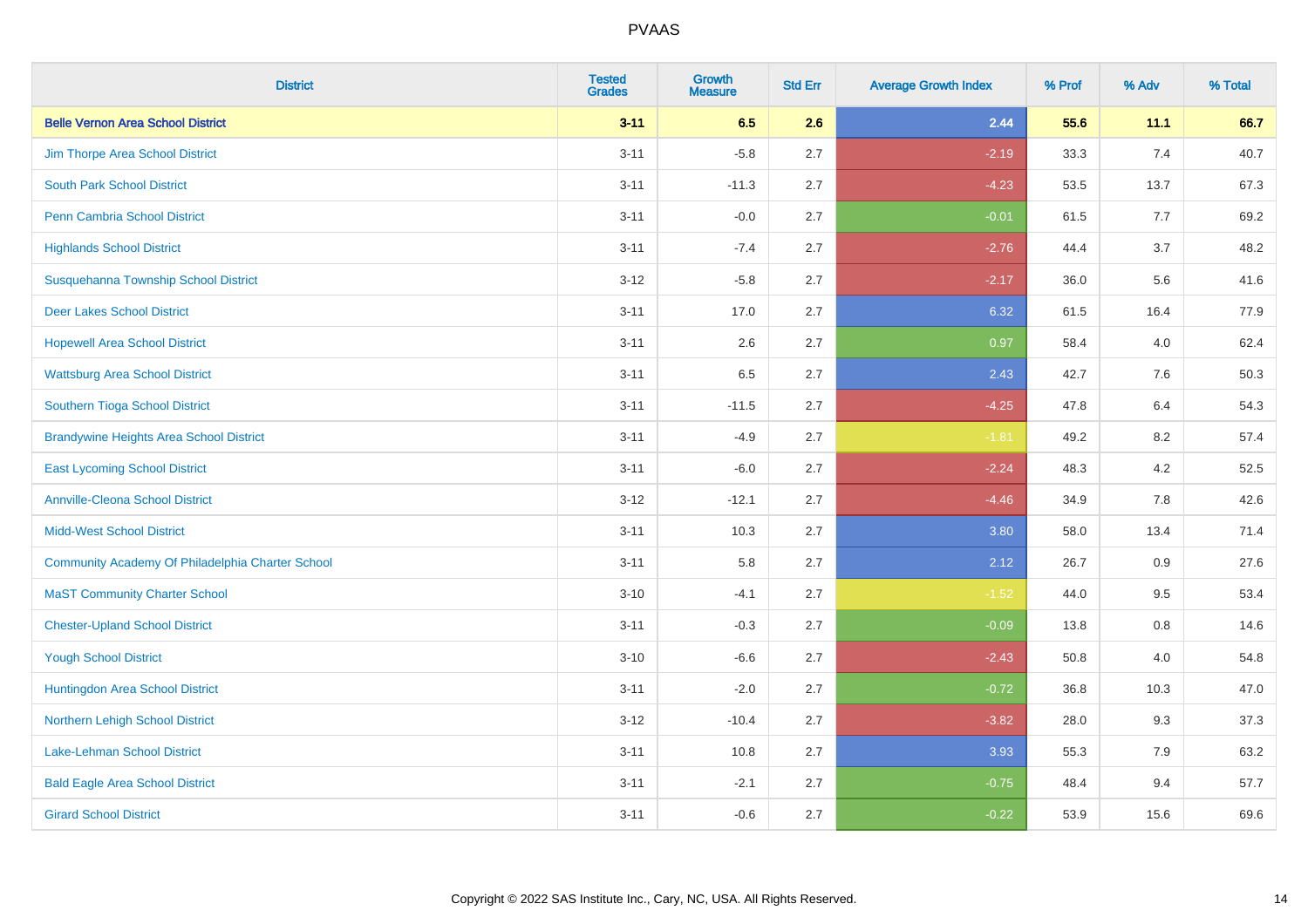| <b>District</b>                               | <b>Tested</b><br><b>Grades</b> | <b>Growth</b><br><b>Measure</b> | <b>Std Err</b> | <b>Average Growth Index</b> | % Prof | % Adv   | % Total |
|-----------------------------------------------|--------------------------------|---------------------------------|----------------|-----------------------------|--------|---------|---------|
| <b>Belle Vernon Area School District</b>      | $3 - 11$                       | 6.5                             | 2.6            | 2.44                        | 55.6   | 11.1    | 66.7    |
| <b>Oley Valley School District</b>            | $3 - 11$                       | $-0.4$                          | 2.8            | $-0.15$                     | 43.1   | 12.9    | 56.0    |
| <b>Washington School District</b>             | $3 - 11$                       | $-4.9$                          | 2.8            | $-1.76$                     | 30.1   | 2.4     | 32.5    |
| <b>Towanda Area School District</b>           | $3 - 11$                       | 4.0                             | 2.8            | 1.44                        | 39.4   | $6.6\,$ | 46.0    |
| <b>Greater Nanticoke Area School District</b> | $3 - 12$                       | 11.2                            | 2.8            | 4.01                        | 38.0   | 12.4    | 50.4    |
| <b>Susquenita School District</b>             | $3 - 11$                       | $-0.1$                          | 2.8            | $-0.01$                     | 47.7   | 10.1    | 57.8    |
| <b>Lakeland School District</b>               | $3 - 11$                       | 1.1                             | 2.8            | 0.38                        | 48.6   | 3.7     | 52.3    |
| <b>Westmont Hilltop School District</b>       | $3 - 11$                       | $-4.0$                          | 2.8            | $-1.40$                     | 36.3   | 13.3    | 49.6    |
| <b>Derry Area School District</b>             | $3 - 11$                       | 13.2                            | 2.8            | 4.69                        | 60.0   | 12.5    | 72.5    |
| <b>Central Greene School District</b>         | $3 - 11$                       | $-1.6$                          | 2.8            | $-0.55$                     | 54.2   | 2.8     | 57.0    |
| Northern Tioga School District                | $3 - 12$                       | $-7.5$                          | 2.8            | $-2.64$                     | 54.0   | 1.2     | 55.2    |
| <b>Franklin Area School District</b>          | $3 - 11$                       | 6.6                             | 2.8            | 2.34                        | 48.2   | 4.5     | 52.7    |
| <b>Palisades School District</b>              | $3 - 11$                       | $-8.7$                          | 2.8            | $-3.06$                     | 53.8   | 6.7     | 60.5    |
| <b>Hanover Public School District</b>         | $3 - 11$                       | 5.2                             | 2.8            | 1.83                        | 52.2   | 14.4    | 66.7    |
| <b>Loyalsock Township School District</b>     | $3 - 12$                       | 4.2                             | 2.8            | 1.47                        | 54.3   | 2.1     | 56.4    |
| <b>Tulpehocken Area School District</b>       | $3 - 12$                       | $-13.7$                         | 2.8            | $-4.81$                     | 36.7   | 2.8     | 39.4    |
| <b>Bermudian Springs School District</b>      | $3 - 11$                       | $-5.5$                          | 2.9            | $-1.94$                     | 56.4   | 6.8     | 63.2    |
| <b>Greenville Area School District</b>        | $3 - 11$                       | 0.7                             | 2.9            | 0.26                        | 53.4   | 6.9     | 60.3    |
| <b>Tech Freire Charter School</b>             | $9 - 11$                       | 9.3                             | 2.9            | 3.26                        | 18.0   | 1.1     | 19.1    |
| <b>Richland School District</b>               | $3 - 11$                       | 6.7                             | 2.9            | 2.33                        | 62.2   | 19.2    | 81.4    |
| <b>Avon Grove Charter School</b>              | $3 - 11$                       | 9.0                             | 2.9            | 3.13                        | 58.8   | 16.7    | 75.5    |
| <b>Upper Adams School District</b>            | $3 - 11$                       | 1.3                             | 2.9            | 0.47                        | 55.2   | 8.6     | 63.8    |
| <b>General Mclane School District</b>         | $3 - 11$                       | 3.1                             | 2.9            | 1.07                        | 62.3   | 4.9     | 67.2    |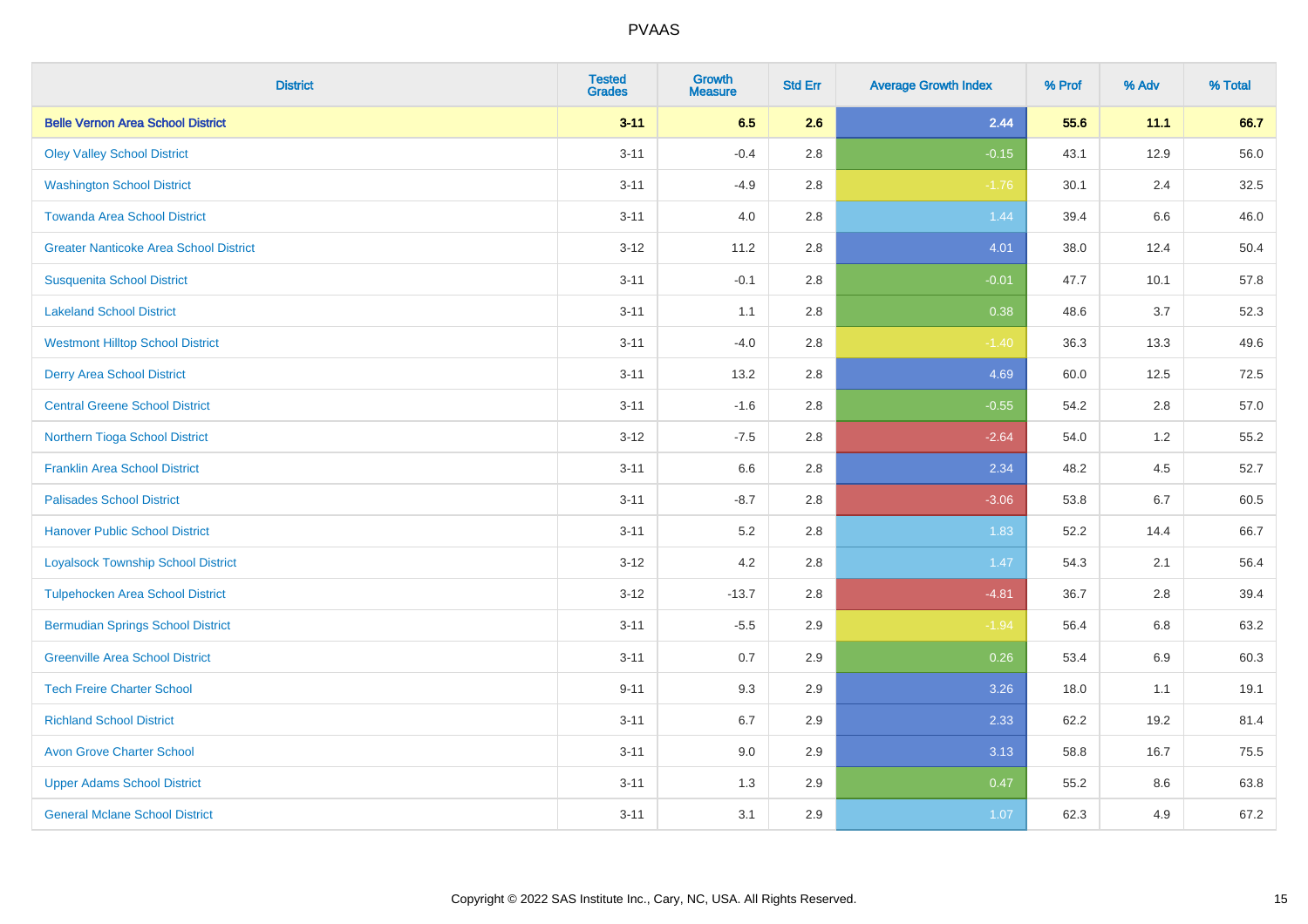| <b>District</b>                                    | <b>Tested</b><br><b>Grades</b> | <b>Growth</b><br><b>Measure</b> | <b>Std Err</b> | <b>Average Growth Index</b> | % Prof | % Adv   | % Total |
|----------------------------------------------------|--------------------------------|---------------------------------|----------------|-----------------------------|--------|---------|---------|
| <b>Belle Vernon Area School District</b>           | $3 - 11$                       | 6.5                             | 2.6            | 2.44                        | 55.6   | 11.1    | 66.7    |
| <b>Punxsutawney Area School District</b>           | $3 - 11$                       | 4.2                             | 2.9            | 1.45                        | 55.0   | 5.5     | 60.6    |
| Philadelphia Electrical & Tech Charter High School | $10 - 10$                      | $-0.5$                          | 2.9            | $-0.15$                     | 8.8    | 0.0     | 8.8     |
| <b>Western Wayne School District</b>               | $3 - 11$                       | 5.6                             | 2.9            | 1.93                        | 41.3   | 17.4    | 58.7    |
| <b>Pine Grove Area School District</b>             | $3 - 11$                       | $-7.7$                          | 2.9            | $-2.66$                     | 42.3   | 7.7     | 50.0    |
| <b>West Mifflin Area School District</b>           | $3 - 12$                       | $-12.3$                         | 2.9            | $-4.22$                     | 39.7   | 10.3    | 50.0    |
| <b>Neshannock Township School District</b>         | $3 - 10$                       | $-9.7$                          | 2.9            | $-3.34$                     | 62.4   | 5.6     | 67.9    |
| <b>Penns Valley Area School District</b>           | $3 - 12$                       | 14.0                            | 2.9            | 4.80                        | 41.9   | 23.1    | 65.0    |
| Philadelphia Academy Charter School                | $3 - 11$                       | $-8.9$                          | 2.9            | $-3.04$                     | 50.5   | 2.9     | 53.4    |
| <b>Chestnut Ridge School District</b>              | $3 - 12$                       | $-3.4$                          | 2.9            | $-1.17$                     | 46.6   | 5.8     | 52.4    |
| New Hope-Solebury School District                  | $3 - 11$                       | 7.5                             | 2.9            | 2.57                        | 68.2   | 22.7    | 90.9    |
| <b>Dunmore School District</b>                     | $3 - 11$                       | $-7.7$                          | 2.9            | $-2.62$                     | 34.0   | 7.2     | 41.2    |
| Karns City Area School District                    | $3 - 11$                       | $-6.0$                          | 2.9            | $-2.03$                     | 53.1   | $8.3\,$ | 61.5    |
| <b>Mid Valley School District</b>                  | $3 - 10$                       | $-1.7$                          | 3.0            | $-0.55$                     | 45.1   | $7.8\,$ | 52.9    |
| <b>Riverside School District</b>                   | $3 - 11$                       | $-3.2$                          | 3.0            | $-1.09$                     | 43.0   | 9.0     | 52.0    |
| Southern Columbia Area School District             | $3 - 11$                       | $-14.6$                         | 3.0            | $-4.92$                     | 55.0   | 4.0     | 59.0    |
| <b>Camp Hill School District</b>                   | $3 - 12$                       | 2.3                             | 3.0            | 0.78                        | 53.6   | 17.5    | 71.1    |
| <b>Charleroi School District</b>                   | $3 - 11$                       | $-2.6$                          | 3.0            | $-0.86$                     | 55.7   | 7.4     | 63.1    |
| <b>Freedom Area School District</b>                | $3 - 11$                       | $-7.1$                          | 3.0            | $-2.37$                     | 43.8   | 4.2     | 47.9    |
| <b>Palmerton Area School District</b>              | $3 - 11$                       | $-1.2$                          | 3.0            | $-0.39$                     | 57.4   | 5.0     | 62.4    |
| <b>Columbia-Montour AVTS</b>                       | $9 - 10$                       | $-12.5$                         | 3.0            | $-4.16$                     | 22.3   | 0.6     | 22.9    |
| <b>Blairsville-Saltsburg School District</b>       | $3 - 11$                       | $-8.0$                          | 3.0            | $-2.68$                     | 37.3   | 7.0     | 44.3    |
| <b>Iroquois School District</b>                    | $3 - 11$                       | 13.1                            | 3.0            | 4.35                        | 48.2   | 7.8     | 56.0    |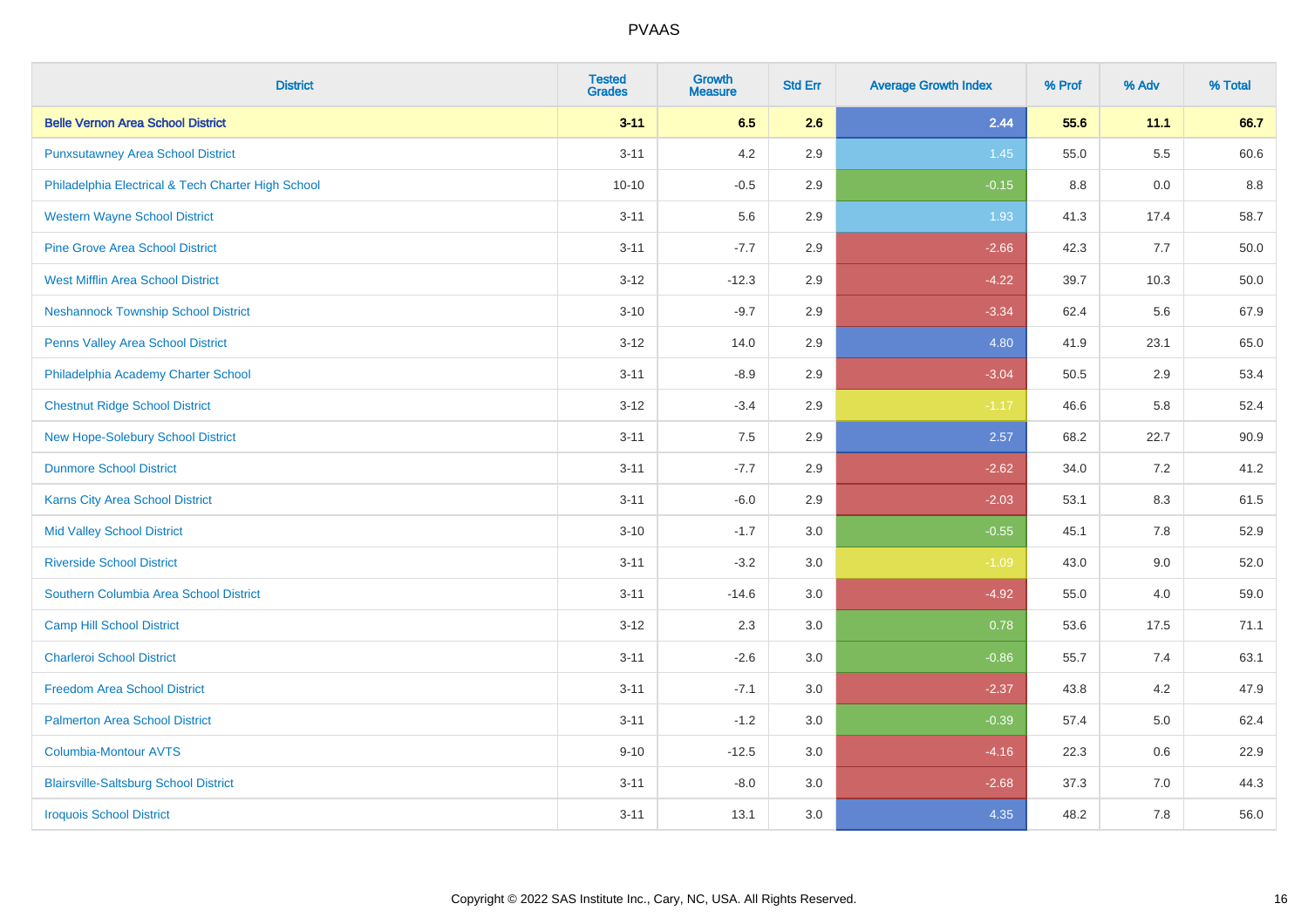| <b>District</b>                                | <b>Tested</b><br><b>Grades</b> | <b>Growth</b><br><b>Measure</b> | <b>Std Err</b> | <b>Average Growth Index</b> | % Prof | % Adv | % Total |
|------------------------------------------------|--------------------------------|---------------------------------|----------------|-----------------------------|--------|-------|---------|
| <b>Belle Vernon Area School District</b>       | $3 - 11$                       | 6.5                             | 2.6            | 2.44                        | 55.6   | 11.1  | 66.7    |
| Catasauqua Area School District                | $3 - 12$                       | $-12.1$                         | 3.0            | $-4.00$                     | 36.8   | 7.6   | 44.3    |
| <b>Wellsboro Area School District</b>          | $3 - 11$                       | $-12.4$                         | 3.0            | $-4.11$                     | 49.2   | 11.9  | 61.1    |
| <b>Wilmington Area School District</b>         | $3 - 11$                       | 7.5                             | 3.0            | 2.48                        | 55.1   | 5.1   | 60.2    |
| <b>Bloomsburg Area School District</b>         | $3 - 10$                       | 0.7                             | 3.0            | 0.23                        | 55.9   | 11.8  | 67.6    |
| <b>Riverside Beaver County School District</b> | $3 - 11$                       | $-14.0$                         | 3.0            | $-4.64$                     | 49.4   | 8.8   | 58.2    |
| <b>Montrose Area School District</b>           | $3 - 10$                       | $-5.5$                          | 3.0            | $-1.82$                     | 46.7   | 5.4   | 52.2    |
| <b>Cranberry Area School District</b>          | $3 - 12$                       | 9.2                             | 3.0            | 3.04                        | 47.5   | 10.2  | 57.6    |
| <b>Brookville Area School District</b>         | $3 - 11$                       | 6.9                             | 3.0            | 2.30                        | 55.2   | 15.6  | 70.8    |
| <b>Warrior Run School District</b>             | $3 - 11$                       | 4.6                             | 3.0            | 1.51                        | 40.9   | 8.1   | 49.0    |
| <b>Forest City Regional School District</b>    | $3 - 12$                       | $-6.0$                          | 3.0            | $-1.96$                     | 44.1   | 0.0   | 44.1    |
| <b>Tacony Academy Charter School</b>           | $3 - 11$                       | $-14.7$                         | 3.0            | $-4.82$                     | 22.4   | 1.8   | 24.1    |
| Perseus House Charter School Of Excellence     | $6 - 11$                       | $-5.2$                          | 3.0            | $-1.72$                     | 16.5   | 0.0   | 16.5    |
| Mastery Charter School - Shoemaker Campus      | $7 - 10$                       | 4.1                             | 3.0            | 1.34                        | 20.9   | 3.3   | 24.2    |
| <b>Brentwood Borough School District</b>       | $3 - 11$                       | $-5.3$                          | 3.0            | $-1.72$                     | 52.0   | 6.1   | 58.2    |
| <b>Burrell School District</b>                 | $3 - 11$                       | 4.5                             | 3.1            | 1.48                        | 58.5   | 13.8  | 72.3    |
| <b>North East School District</b>              | $3 - 11$                       | $-9.3$                          | 3.1            | $-3.02$                     | 62.6   | 14.4  | 77.0    |
| <b>Mohawk Area School District</b>             | $3 - 11$                       | $-7.5$                          | 3.1            | $-2.45$                     | 49.4   | 11.0  | 60.4    |
| <b>Mount Carmel Area School District</b>       | $3 - 11$                       | $-0.6$                          | 3.1            | $-0.18$                     | 45.3   | 2.1   | 47.4    |
| <b>Ligonier Valley School District</b>         | $3 - 11$                       | 4.2                             | 3.1            | 1.34                        | 59.1   | 10.3  | 69.5    |
| <b>Unionville-Chadds Ford School District</b>  | $3 - 11$                       | 17.1                            | 3.1            | 5.51                        | 68.1   | 13.2  | 81.3    |
| <b>Mount Union Area School District</b>        | $3 - 10$                       | $-6.1$                          | 3.1            | $-1.97$                     | 32.2   | 3.4   | 35.6    |
| <b>Marion Center Area School District</b>      | $3 - 10$                       | $-12.0$                         | 3.1            | $-3.87$                     | 33.7   | 1.1   | 34.8    |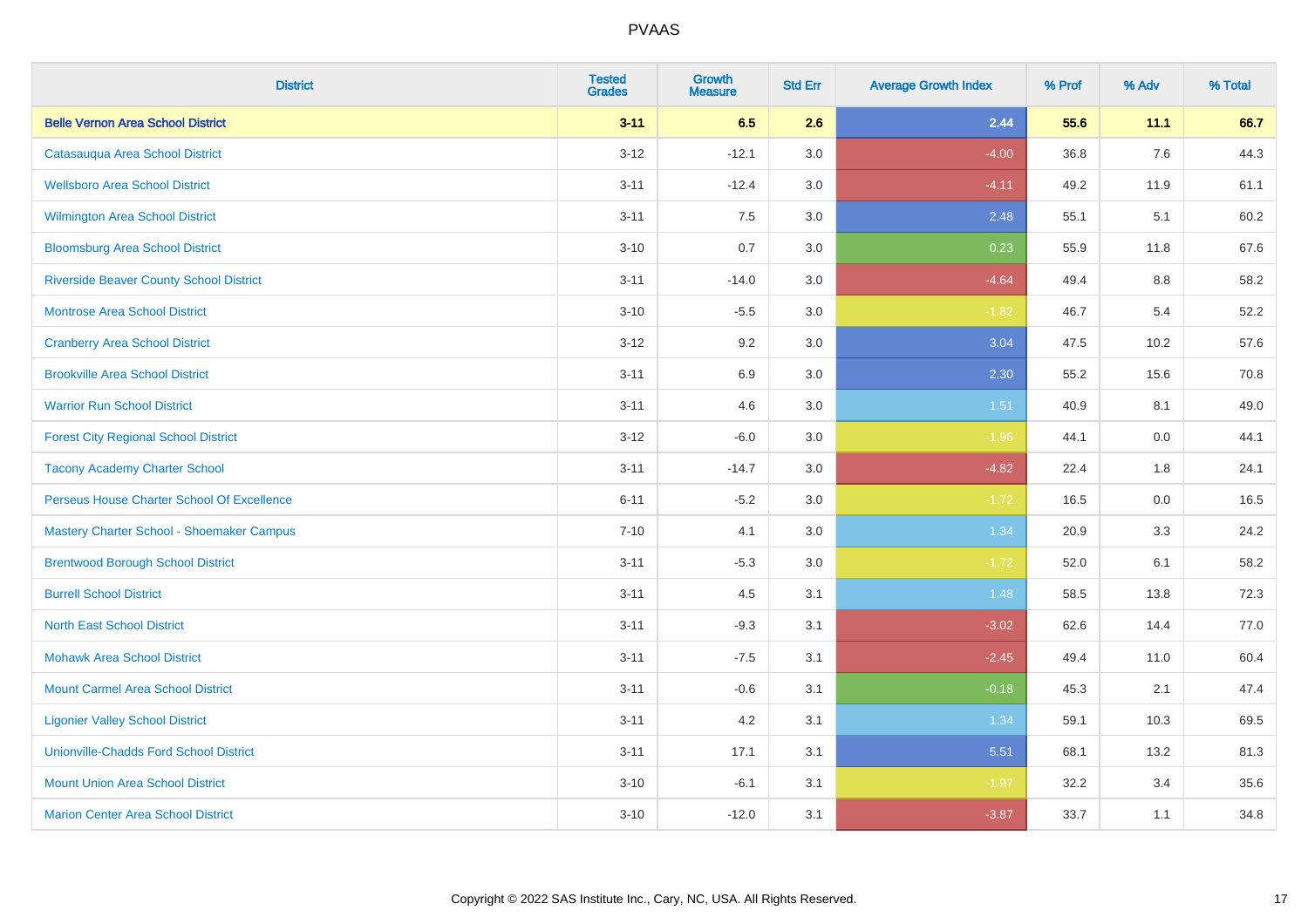| <b>District</b>                                   | <b>Tested</b><br><b>Grades</b> | <b>Growth</b><br><b>Measure</b> | <b>Std Err</b> | <b>Average Growth Index</b> | % Prof | % Adv   | % Total |
|---------------------------------------------------|--------------------------------|---------------------------------|----------------|-----------------------------|--------|---------|---------|
| <b>Belle Vernon Area School District</b>          | $3 - 11$                       | 6.5                             | 2.6            | 2.44                        | 55.6   | 11.1    | 66.7    |
| <b>Laurel School District</b>                     | $3 - 11$                       | 1.8                             | 3.1            | 0.59                        | 70.1   | 2.3     | 72.4    |
| Cambria Heights School District                   | $3 - 10$                       | $-4.1$                          | 3.1            | $-1.32$                     | 51.0   | 6.0     | 57.0    |
| <b>Executive Education Academy Charter School</b> | $3 - 10$                       | $-6.5$                          | 3.1            | $-2.08$                     | 23.7   | $2.2\,$ | 25.8    |
| <b>Avonworth School District</b>                  | $3 - 10$                       | $-12.6$                         | 3.1            | $-4.01$                     | 59.8   | 4.6     | 64.4    |
| <b>New Brighton Area School District</b>          | $3 - 11$                       | 4.6                             | 3.1            | 1.47                        | 60.9   | 5.8     | 66.7    |
| Schuylkill Haven Area School District             | $3 - 11$                       | $-15.3$                         | 3.1            | $-4.87$                     | 49.7   | 2.4     | 52.1    |
| <b>Kane Area School District</b>                  | $3 - 10$                       | $-3.7$                          | 3.2            | $-1.17$                     | 39.5   | 9.9     | 49.4    |
| <b>Bellwood-Antis School District</b>             | $3 - 10$                       | $-1.2$                          | 3.2            | $-0.39$                     | 55.1   | 10.1    | 65.2    |
| <b>Canton Area School District</b>                | $3 - 11$                       | $-5.5$                          | 3.2            | $-1.75$                     | 40.7   | 2.3     | 43.0    |
| <b>Wilkes-Barre Area School District</b>          | $3 - 11$                       | 0.1                             | 3.2            | 0.02                        | 35.5   | 5.4     | 40.9    |
| <b>Upper Dauphin Area School District</b>         | $3 - 11$                       | $-6.3$                          | 3.2            | $-1.98$                     | 37.4   | 4.8     | 42.2    |
| <b>Uniontown Area School District</b>             | $3 - 11$                       | 6.0                             | $3.2\,$        | 1.87                        | 62.4   | 5.9     | 68.2    |
| <b>Pequea Valley School District</b>              | $3 - 11$                       | $-5.8$                          | 3.2            | $-1.80$                     | 39.8   | 9.1     | 48.9    |
| <b>Line Mountain School District</b>              | $3 - 11$                       | 4.1                             | 3.2            | 1.27                        | 52.9   | 9.2     | 62.1    |
| <b>Windber Area School District</b>               | $3 - 11$                       | $-7.2$                          | 3.2            | $-2.24$                     | 55.4   | 7.2     | 62.6    |
| <b>Kutztown Area School District</b>              | $3 - 12$                       | $-0.2$                          | 3.2            | $-0.05$                     | 55.4   | 13.3    | 68.7    |
| <b>Springfield Township School District</b>       | $3 - 11$                       | $-18.9$                         | 3.2            | $-5.88$                     | 62.6   | 3.6     | 66.3    |
| South Allegheny School District                   | $3 - 11$                       | $-8.8$                          | 3.2            | $-2.70$                     | 40.5   | 0.0     | 40.5    |
| <b>Bentworth School District</b>                  | $3 - 11$                       | 5.7                             | 3.2            | 1.75                        | 44.2   | 19.5    | 63.6    |
| Southern Huntingdon County School District        | $3 - 11$                       | $-12.9$                         | 3.2            | $-3.98$                     | 32.5   | 2.5     | 35.0    |
| <b>MaST Community Charter School II</b>           | $3 - 10$                       | 4.4                             | 3.2            | 1.37                        | 28.4   | 3.4     | 31.8    |
| <b>Ellwood City Area School District</b>          | $3 - 11$                       | $-4.2$                          | 3.2            | $-1.29$                     | 54.1   | 14.1    | 68.2    |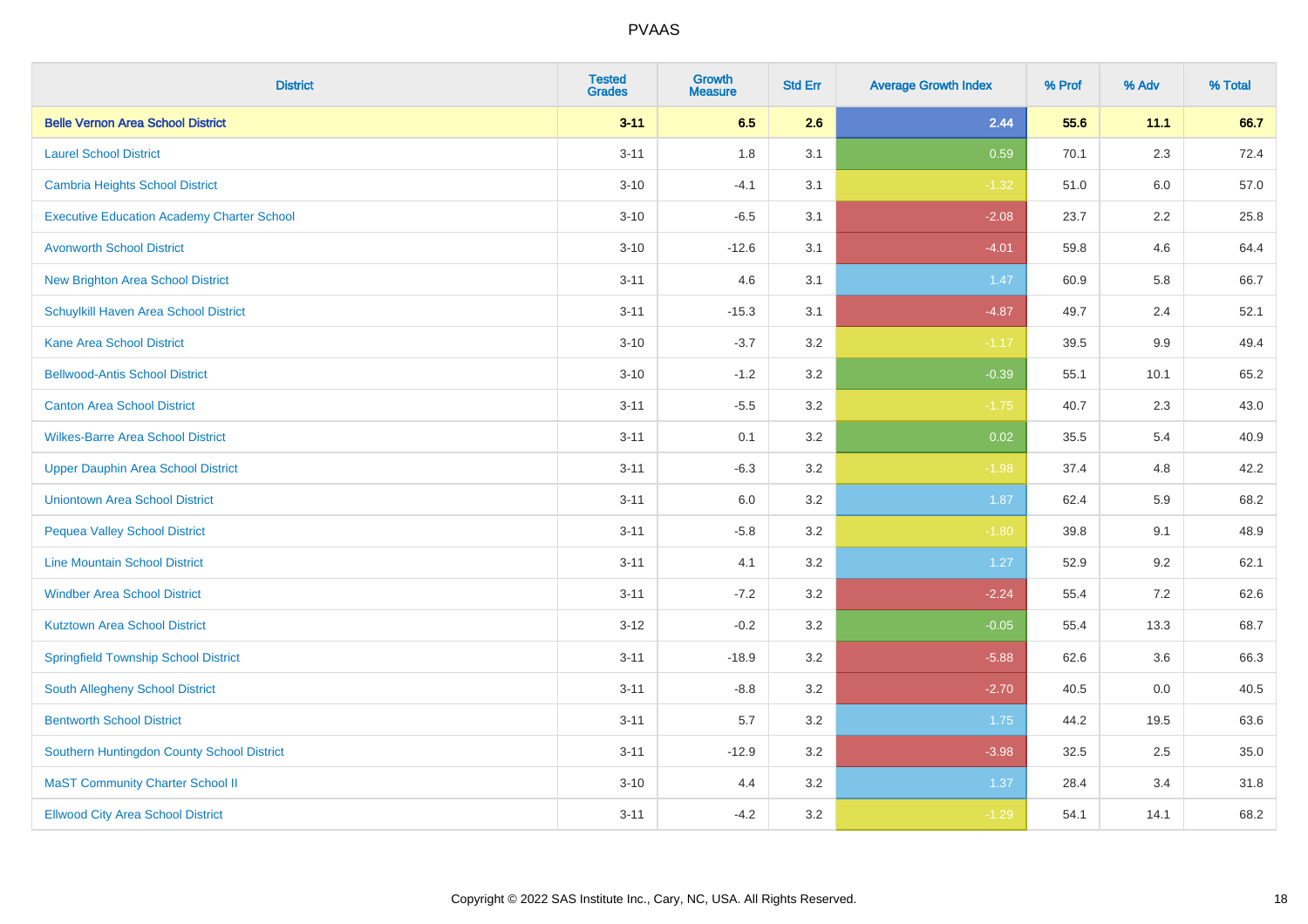| <b>District</b>                              | <b>Tested</b><br><b>Grades</b> | <b>Growth</b><br><b>Measure</b> | <b>Std Err</b> | <b>Average Growth Index</b> | % Prof | % Adv | % Total |
|----------------------------------------------|--------------------------------|---------------------------------|----------------|-----------------------------|--------|-------|---------|
| <b>Belle Vernon Area School District</b>     | $3 - 11$                       | 6.5                             | 2.6            | 2.44                        | 55.6   | 11.1  | 66.7    |
| Renaissance Academy Charter School           | $3 - 11$                       | 8.3                             | 3.3            | 2.54                        | 45.6   | 22.8  | 68.4    |
| <b>Elk Lake School District</b>              | $3 - 11$                       | $-4.0$                          | 3.3            | $-1.23$                     | 46.2   | 3.3   | 49.4    |
| <b>Panther Valley School District</b>        | $3 - 12$                       | $-0.6$                          | 3.3            | $-0.19$                     | 47.9   | 4.3   | 52.1    |
| <b>Carlynton School District</b>             | $3 - 11$                       | 7.3                             | 3.3            | 2.22                        | 41.0   | 10.5  | 51.6    |
| Shenango Area School District                | $3 - 11$                       | $-2.6$                          | 3.3            | $-0.79$                     | 50.6   | 13.9  | 64.6    |
| <b>Big Beaver Falls Area School District</b> | $3 - 11$                       | $-3.9$                          | 3.3            | $-1.18$                     | 34.1   | 3.5   | 37.6    |
| <b>Wyalusing Area School District</b>        | $3-12$                         | 8.8                             | 3.3            | 2.68                        | 54.6   | 11.7  | 66.2    |
| <b>Northern Cambria School District</b>      | $3 - 11$                       | 10.0                            | 3.3            | 3.04                        | 47.4   | 5.1   | 52.6    |
| <b>Keystone School District</b>              | $3 - 11$                       | 3.1                             | 3.3            | 0.94                        | 50.6   | 6.5   | 57.1    |
| <b>Bethlehem-Center School District</b>      | $3 - 10$                       | 8.1                             | 3.3            | 2.46                        | 35.1   | 1.4   | 36.5    |
| <b>Moniteau School District</b>              | $3 - 11$                       | $-11.8$                         | 3.3            | $-3.56$                     | 50.0   | 6.3   | 56.3    |
| <b>Carmichaels Area School District</b>      | $3 - 10$                       | $-9.3$                          | 3.3            | $-2.81$                     | 35.1   | 1.4   | 36.5    |
| <b>Mercer Area School District</b>           | $3 - 11$                       | $-0.2$                          | 3.3            | $-0.06$                     | 56.0   | 8.0   | 64.0    |
| <b>Carbondale Area School District</b>       | $3 - 10$                       | 7.4                             | 3.3            | 2.25                        | 56.6   | 2.6   | 59.2    |
| <b>KIPP Dubois Charter School</b>            | $9 - 10$                       | 4.7                             | 3.3            | 1.40                        | 31.0   | 1.4   | 32.4    |
| Philipsburg-Osceola Area School District     | $3 - 11$                       | $-24.8$                         | 3.3            | $-7.43$                     | 19.7   | 2.6   | 22.4    |
| South Side Area School District              | $3 - 11$                       | $-1.6$                          | 3.3            | $-0.48$                     | 50.0   | 6.8   | 56.8    |
| <b>East Allegheny School District</b>        | $3 - 11$                       | $-6.3$                          | 3.3            | $-1.87$                     | 31.9   | 9.7   | 41.7    |
| Conemaugh Township Area School District      | $3 - 12$                       | $-3.7$                          | 3.4            | $-1.09$                     | 53.8   | 17.6  | 71.4    |
| <b>North Pocono School District</b>          | $3 - 11$                       | $-2.3$                          | 3.4            | $-0.68$                     | 52.0   | 16.4  | 68.5    |
| <b>Everett Area School District</b>          | $3 - 11$                       | $5.0\,$                         | 3.4            | 1.47                        | 60.5   | 1.3   | 61.8    |
| <b>Troy Area School District</b>             | $3 - 10$                       | $-4.3$                          | 3.4            | $-1.26$                     | 43.2   | 5.7   | 48.9    |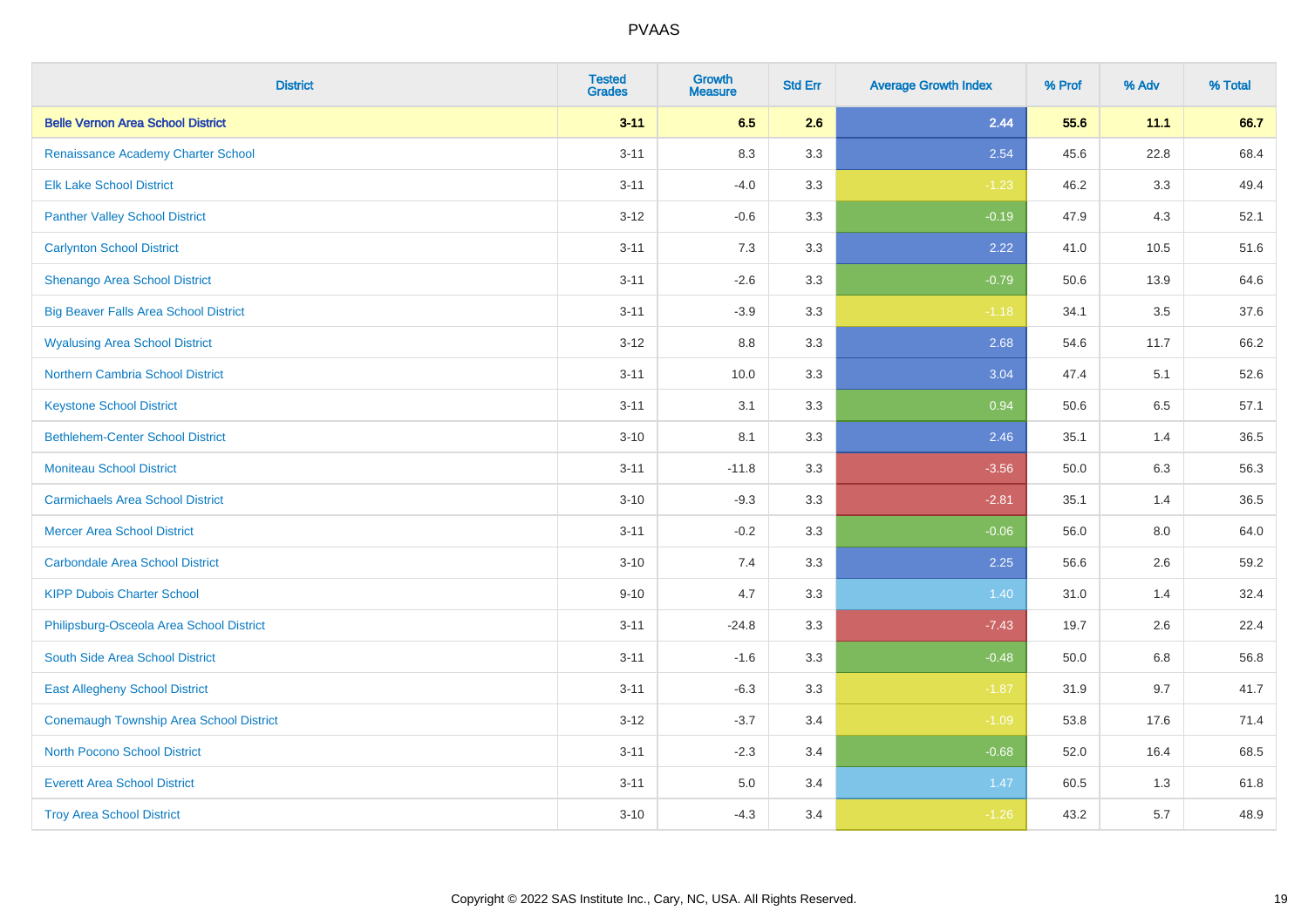| <b>District</b>                                | <b>Tested</b><br><b>Grades</b> | <b>Growth</b><br><b>Measure</b> | <b>Std Err</b> | <b>Average Growth Index</b> | % Prof | % Adv   | % Total |
|------------------------------------------------|--------------------------------|---------------------------------|----------------|-----------------------------|--------|---------|---------|
| <b>Belle Vernon Area School District</b>       | $3 - 11$                       | 6.5                             | 2.6            | 2.44                        | 55.6   | 11.1    | 66.7    |
| <b>Fairfield Area School District</b>          | $3 - 11$                       | $-5.6$                          | 3.4            | $-1.66$                     | 57.9   | $4.0\,$ | 61.8    |
| <b>Bristol Borough School District</b>         | $3 - 12$                       | $-4.3$                          | 3.4            | $-1.27$                     | 39.7   | 1.3     | 41.0    |
| <b>Reynolds School District</b>                | $3 - 10$                       | 0.5                             | 3.4            | 0.16                        | 52.1   | 7.0     | 59.2    |
| <b>Burgettstown Area School District</b>       | $3 - 11$                       | $-2.1$                          | 3.4            | $-0.62$                     | 50.0   | 1.4     | 51.4    |
| <b>Redbank Valley School District</b>          | $3 - 11$                       | $-9.5$                          | 3.4            | $-2.77$                     | 31.5   | 4.9     | 36.4    |
| <b>Old Forge School District</b>               | $3 - 12$                       | $-5.9$                          | 3.4            | $-1.73$                     | 52.9   | 7.1     | 60.0    |
| <b>United School District</b>                  | $3 - 11$                       | 2.1                             | 3.4            | 0.63                        | 60.3   | 6.6     | 66.9    |
| <b>Steel Valley School District</b>            | $3 - 11$                       | 6.5                             | 3.4            | 1.89                        | 50.7   | 5.6     | 56.3    |
| <b>Mastery Charter School - Hardy Williams</b> | $3 - 11$                       | 11.4                            | 3.4            | 3.33                        | 44.3   | 5.7     | 50.0    |
| <b>Williams Valley School District</b>         | $3 - 11$                       | $-7.3$                          | 3.4            | $-2.13$                     | 23.2   | 0.0     | 23.2    |
| <b>Moshannon Valley School District</b>        | $3 - 10$                       | $-7.0$                          | 3.4            | $-2.01$                     | 48.5   | 0.0     | 48.5    |
| Maritime Academy Charter School                | $3 - 10$                       | $-11.4$                         | 3.5            | $-3.29$                     | 15.2   | $0.0\,$ | 15.2    |
| <b>Central Fulton School District</b>          | $3 - 11$                       | $-0.5$                          | 3.5            | $-0.14$                     | 51.4   | 8.6     | 60.0    |
| <b>Newport School District</b>                 | $3 - 12$                       | 1.4                             | 3.5            | 0.41                        | 51.5   | 10.3    | 61.8    |
| <b>Steelton-Highspire School District</b>      | $3 - 11$                       | $-11.8$                         | 3.5            | $-3.40$                     | 14.5   | $0.0\,$ | 14.5    |
| <b>North Star School District</b>              | $3 - 11$                       | $-8.7$                          | 3.5            | $-2.51$                     | 47.8   | 6.0     | 53.7    |
| <b>Columbia Borough School District</b>        | $3 - 12$                       | $-3.1$                          | 3.5            | $-0.89$                     | 29.5   | 1.9     | 31.4    |
| Pennsylvania Virtual Charter School            | $3 - 11$                       | 11.8                            | 3.5            | 3.37                        | 56.5   | 11.1    | 67.6    |
| Lackawanna Trail School District               | $3 - 10$                       | $-21.7$                         | 3.5            | $-6.20$                     | 38.5   | 1.5     | 40.0    |
| <b>Sayre Area School District</b>              | $3 - 11$                       | 11.2                            | 3.5            | 3.20                        | 52.2   | 7.5     | 59.7    |
| <b>Northwestern School District</b>            | $3 - 11$                       | $-24.9$                         | 3.5            | $-7.13$                     | 42.6   | 2.9     | 45.6    |
| Multicultural Academy Charter School           | $9 - 11$                       | 9.5                             | 3.5            | 2.69                        | 22.0   | 0.0     | 22.0    |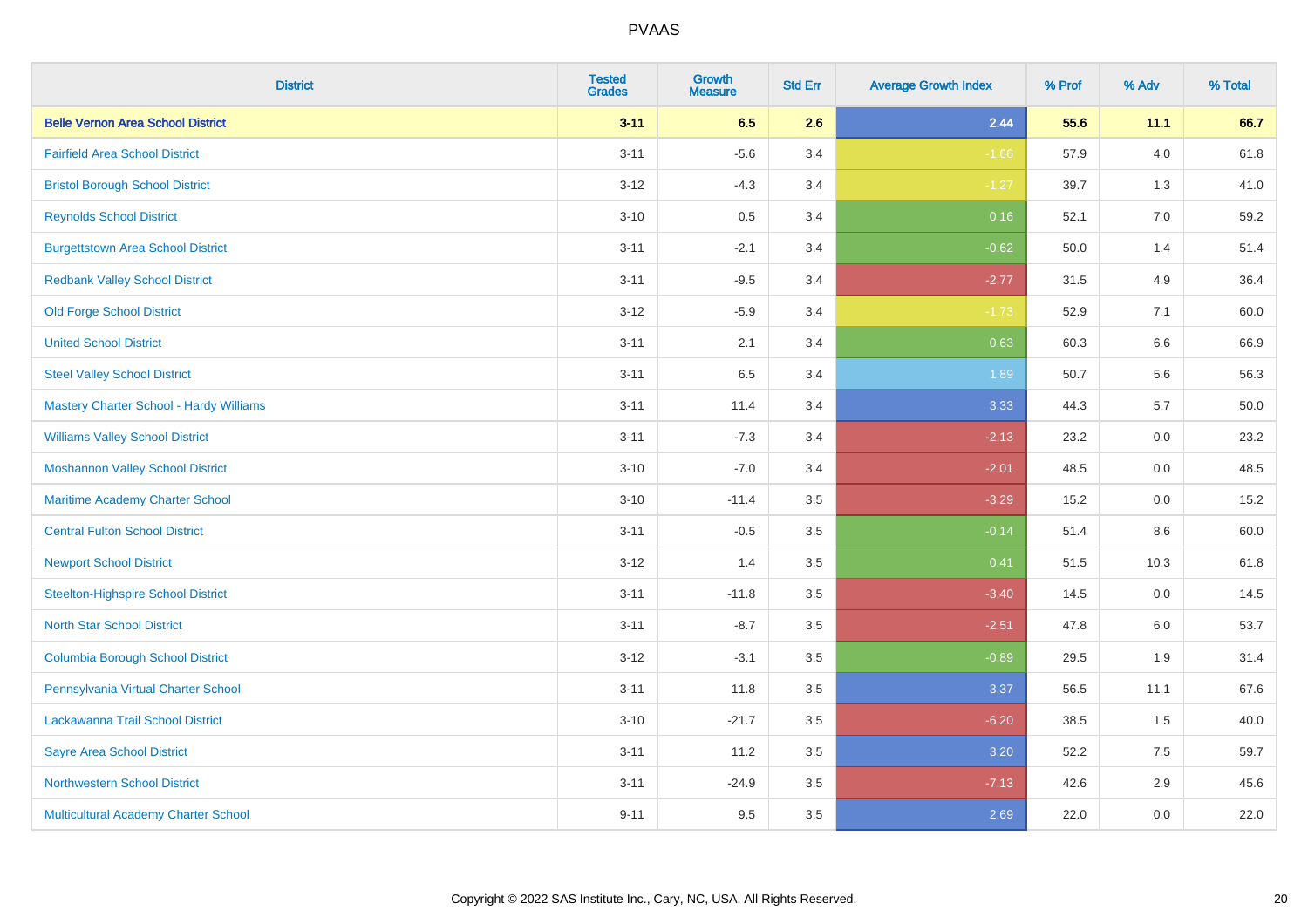| <b>District</b>                                | <b>Tested</b><br><b>Grades</b> | <b>Growth</b><br><b>Measure</b> | <b>Std Err</b> | <b>Average Growth Index</b> | % Prof | % Adv   | % Total |
|------------------------------------------------|--------------------------------|---------------------------------|----------------|-----------------------------|--------|---------|---------|
| <b>Belle Vernon Area School District</b>       | $3 - 11$                       | 6.5                             | 2.6            | 2.44                        | 55.6   | 11.1    | 66.7    |
| Juniata Valley School District                 | $3 - 11$                       | $-3.9$                          | 3.5            | $-1.10$                     | 44.4   | $3.5\,$ | 47.8    |
| <b>Sharpsville Area School District</b>        | $3 - 11$                       | $-1.4$                          | 3.5            | $-0.40$                     | 55.2   | 13.4    | 68.7    |
| <b>Mountain View School District</b>           | $3 - 11$                       | 20.9                            | 3.5            | 5.91                        | 57.8   | 20.3    | 78.1    |
| <b>Purchase Line School District</b>           | $3-12$                         | 1.7                             | 3.5            | 0.47                        | 43.1   | 5.4     | 48.5    |
| <b>Chartiers-Houston School District</b>       | $3 - 10$                       | $-8.6$                          | 3.5            | $-2.41$                     | 59.7   | 4.5     | 64.2    |
| <b>Union City Area School District</b>         | $3 - 12$                       | $-10.2$                         | 3.6            | $-2.87$                     | 42.9   | 3.2     | 46.0    |
| <b>Carbon Career &amp; Technical Institute</b> | $9 - 11$                       | $-5.7$                          | 3.6            | $-1.59$                     | 34.5   | 1.2     | 35.7    |
| <b>Southmoreland School District</b>           | $3 - 11$                       | $-8.3$                          | 3.6            | $-2.32$                     | 56.8   | 7.2     | 64.0    |
| <b>Brockway Area School District</b>           | $3 - 11$                       | 0.6                             | 3.6            | 0.16                        | 49.2   | 7.7     | 56.9    |
| Portage Area School District                   | $3 - 10$                       | $-8.1$                          | 3.6            | $-2.26$                     | 40.6   | 9.4     | 50.0    |
| <b>Salisbury Township School District</b>      | $3 - 11$                       | 6.3                             | 3.6            | 1.77                        | 46.2   | 6.6     | 52.8    |
| Propel Charter School - Braddock Hills         | $3 - 11$                       | $-13.6$                         | 3.6            | $-3.81$                     | 9.7    | 1.6     | 11.3    |
| <b>Lawrence County CTC</b>                     | $10 - 11$                      | $-21.7$                         | 3.6            | $-6.05$                     | 19.8   | $0.0\,$ | 19.8    |
| <b>Homer-Center School District</b>            | $3 - 11$                       | 9.7                             | 3.6            | 2.70                        | 45.1   | 17.2    | 62.3    |
| <b>Montgomery Area School District</b>         | $3 - 11$                       | 10.7                            | 3.6            | 2.96                        | 48.7   | 12.4    | 61.1    |
| Northern Bedford County School District        | $3 - 11$                       | 16.5                            | 3.6            | 4.58                        | 51.7   | 20.0    | 71.7    |
| <b>Mahanoy Area School District</b>            | $3 - 10$                       | $-9.0$                          | 3.6            | $-2.49$                     | 26.2   | 1.6     | 27.9    |
| <b>Blue Ridge School District</b>              | $3 - 11$                       | $-0.5$                          | 3.6            | $-0.12$                     | 44.6   | 3.1     | 47.7    |
| California Area School District                | $3 - 10$                       | $-7.3$                          | 3.6            | $-2.02$                     | 42.6   | 9.8     | 52.5    |
| <b>Port Allegany School District</b>           | $3 - 11$                       | 4.4                             | 3.6            | 1.21                        | 28.1   | 9.4     | 37.5    |
| <b>School Lane Charter School</b>              | $3 - 11$                       | 12.4                            | 3.6            | 3.43                        | 59.1   | 9.8     | 68.9    |
| <b>Northgate School District</b>               | $3 - 11$                       | 6.3                             | 3.6            | 1.73                        | 53.3   | 16.7    | 70.0    |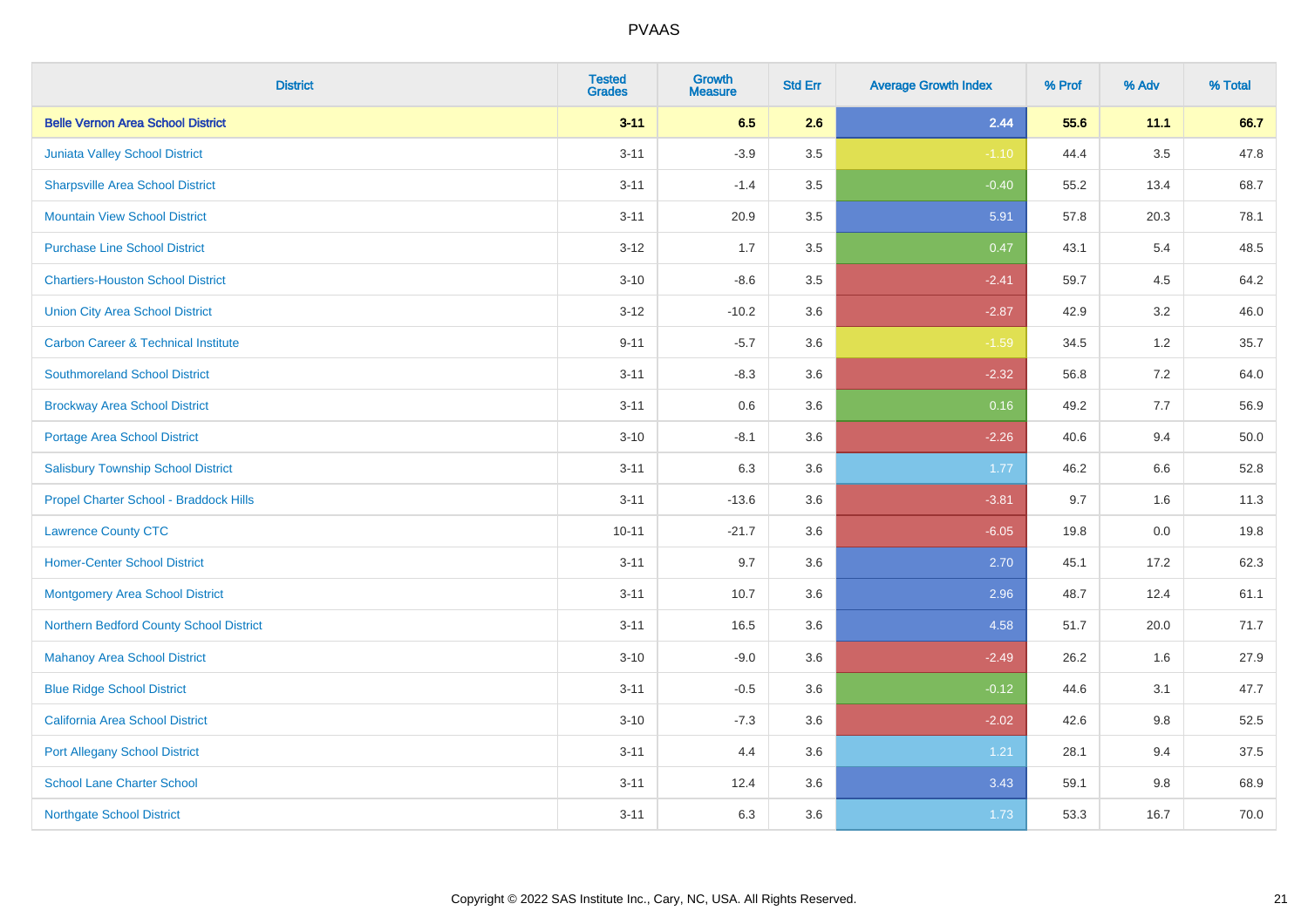| <b>District</b>                                 | <b>Tested</b><br><b>Grades</b> | <b>Growth</b><br><b>Measure</b> | <b>Std Err</b> | <b>Average Growth Index</b> | % Prof | % Adv   | % Total |
|-------------------------------------------------|--------------------------------|---------------------------------|----------------|-----------------------------|--------|---------|---------|
| <b>Belle Vernon Area School District</b>        | $3 - 11$                       | 6.5                             | 2.6            | 2.44                        | 55.6   | 11.1    | 66.7    |
| <b>Westinghouse Arts Academy Charter School</b> | $9 - 10$                       | $-0.7$                          | 3.6            | $-0.19$                     | 59.2   | 8.4     | 67.6    |
| <b>Frazier School District</b>                  | $3 - 11$                       | $-17.2$                         | 3.7            | $-4.70$                     | 37.1   | 1.6     | 38.7    |
| <b>Muncy School District</b>                    | $3 - 11$                       | $-8.1$                          | 3.7            | $-2.21$                     | 42.0   | $3.8\,$ | 45.8    |
| <b>Valley Grove School District</b>             | $3 - 10$                       | $-3.7$                          | 3.7            | $-1.01$                     | 51.2   | 6.1     | 57.3    |
| <b>Sto-Rox School District</b>                  | $3 - 10$                       | 6.6                             | 3.7            | 1.80                        | 13.4   | 0.0     | 13.4    |
| <b>Minersville Area School District</b>         | $3 - 11$                       | $-14.4$                         | 3.7            | $-3.90$                     | 39.3   | 3.3     | 42.6    |
| <b>Clairton City School District</b>            | $3 - 11$                       | 3.5                             | 3.7            | 0.95                        | 13.4   | 0.0     | 13.4    |
| <b>Glendale School District</b>                 | $3 - 10$                       | $-0.9$                          | 3.7            | $-0.24$                     | 50.0   | 5.4     | 55.4    |
| <b>Lakeview School District</b>                 | $3 - 11$                       | $-0.9$                          | 3.7            | $-0.24$                     | 60.3   | $3.2\,$ | 63.5    |
| <b>Innovative Arts Academy Charter School</b>   | $6 - 11$                       | $-9.1$                          | 3.7            | $-2.44$                     | 9.5    | 0.0     | 9.5     |
| <b>Apollo-Ridge School District</b>             | $3 - 12$                       | $-4.7$                          | 3.7            | $-1.24$                     | 50.0   | 10.0    | 60.0    |
| <b>Tussey Mountain School District</b>          | $3 - 12$                       | 1.5                             | 3.7            | 0.40                        | 38.6   | 1.8     | 40.4    |
| <b>Coudersport Area School District</b>         | $3 - 11$                       | $7.7\,$                         | 3.7            | 2.06                        | 55.7   | 8.2     | 63.9    |
| <b>Penns Manor Area School District</b>         | $3 - 12$                       | $-17.0$                         | 3.7            | $-4.52$                     | 29.7   | 3.1     | 32.8    |
| <b>Riverview School District</b>                | $3 - 11$                       | $-4.6$                          | 3.8            | $-1.20$                     | 57.9   | 15.8    | 73.7    |
| <b>Fort Cherry School District</b>              | $3 - 10$                       | $-5.9$                          | 3.8            | $-1.56$                     | 55.2   | 5.2     | 60.3    |
| Millersburg Area School District                | $3 - 11$                       | $6.2\,$                         | 3.8            | 1.63                        | 51.8   | 7.4     | 59.3    |
| <b>West Middlesex Area School District</b>      | $3 - 10$                       | $-8.4$                          | $3.8\,$        | $-2.21$                     | 34.9   | 2.8     | 37.6    |
| <b>Antietam School District</b>                 | $3 - 10$                       | $-4.3$                          | 3.8            | $-1.13$                     | 36.4   | 5.4     | 41.8    |
| New Kensington-Arnold School District           | $3 - 11$                       | $-0.4$                          | 3.8            | $-0.10$                     | 40.7   | 3.7     | 44.4    |
| Northwest Area School District                  | $3 - 10$                       | $-10.0$                         | 3.8            | $-2.59$                     | 34.6   | 7.3     | 41.8    |
| Jeannette City School District                  | $3 - 11$                       | $-4.3$                          | 3.8            | $-1.13$                     | 46.7   | 7.5     | 54.2    |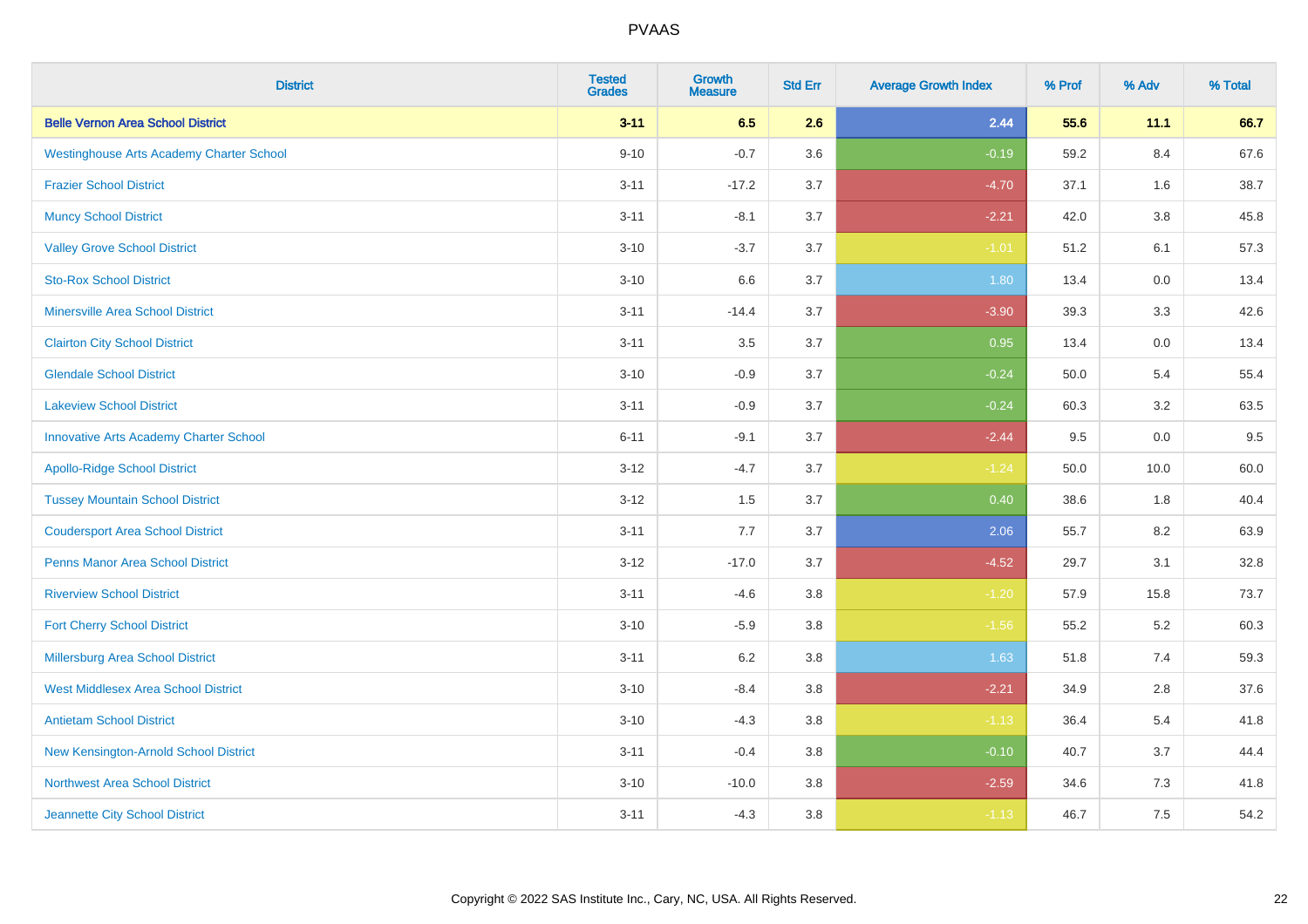| <b>District</b>                                 | <b>Tested</b><br><b>Grades</b> | <b>Growth</b><br><b>Measure</b> | <b>Std Err</b> | <b>Average Growth Index</b> | % Prof | % Adv | % Total |
|-------------------------------------------------|--------------------------------|---------------------------------|----------------|-----------------------------|--------|-------|---------|
| <b>Belle Vernon Area School District</b>        | $3 - 11$                       | 6.5                             | 2.6            | 2.44                        | 55.6   | 11.1  | 66.7    |
| <b>West Branch Area School District</b>         | $3 - 11$                       | 0.2                             | 3.8            | 0.05                        | 47.2   | 1.9   | 49.1    |
| <b>Greenwood School District</b>                | $3 - 11$                       | 15.9                            | 3.9            | 4.11                        | 50.0   | 25.0  | 75.0    |
| <b>Halifax Area School District</b>             | $3 - 11$                       | 4.7                             | 3.9            | 1.22                        | 61.5   | 9.6   | 71.2    |
| Jefferson County-Dubois AVTS                    | $9 - 11$                       | $-16.2$                         | 3.9            | $-4.16$                     | 23.0   | 0.0   | 23.0    |
| Johnsonburg Area School District                | $3 - 11$                       | $-14.1$                         | 3.9            | $-3.62$                     | 54.0   | 4.6   | 58.6    |
| <b>Smethport Area School District</b>           | $3-12$                         | 0.6                             | 3.9            | 0.15                        | 37.0   | 1.8   | 38.9    |
| <b>Shenandoah Valley School District</b>        | $3 - 11$                       | 9.7                             | 3.9            | 2.49                        | 28.3   | 5.0   | 33.3    |
| <b>Allegheny Valley School District</b>         | $3 - 11$                       | 8.5                             | 3.9            | 2.17                        | 53.1   | 12.2  | 65.3    |
| <b>Brownsville Area School District</b>         | $3 - 12$                       | $-7.2$                          | 3.9            | $-1.83$                     | 34.4   | 6.1   | 40.5    |
| <b>Propel Charter School-Montour</b>            | $3 - 10$                       | $-10.7$                         | 3.9            | $-2.71$                     | 13.7   | 0.0   | 13.7    |
| Meyersdale Area School District                 | $3 - 11$                       | 4.2                             | 4.0            | 1.07                        | 43.1   | 6.9   | 50.0    |
| <b>Northeast Bradford School District</b>       | $3 - 10$                       | $-3.1$                          | 4.0            | $-0.78$                     | 33.9   | 3.4   | 37.3    |
| <b>Claysburg-Kimmel School District</b>         | $3 - 11$                       | $-5.7$                          | 4.0            | $-1.42$                     | 42.9   | 8.2   | 51.0    |
| <b>Achievement House Charter School</b>         | $7 - 11$                       | $-0.7$                          | 4.0            | $-0.17$                     | 32.5   | 2.6   | 35.1    |
| Leechburg Area School District                  | $3 - 11$                       | 4.4                             | 4.0            | 1.09                        | 47.8   | 19.6  | 67.4    |
| <b>Ridgway Area School District</b>             | $3 - 11$                       | $-14.5$                         | 4.1            | $-3.56$                     | 49.0   | 9.8   | 58.8    |
| <b>Tri-Valley School District</b>               | $3 - 10$                       | $-6.4$                          | 4.1            | $-1.57$                     | 37.0   | 4.4   | 41.3    |
| <b>Conemaugh Valley School District</b>         | $3 - 12$                       | $-3.2$                          | 4.1            | $-0.78$                     | 48.2   | 5.6   | 53.7    |
| <b>Clarion Area School District</b>             | $3 - 11$                       | 10.3                            | 4.1            | 2.51                        | 45.4   | 14.6  | 60.0    |
| <b>Williamsburg Community School District</b>   | $3 - 11$                       | $-14.3$                         | 4.1            | $-3.48$                     | 28.3   | 0.0   | 28.3    |
| <b>Propel Charter School-Homestead</b>          | $3 - 11$                       | $-11.7$                         | 4.1            | $-2.84$                     | 15.9   | 0.0   | 15.9    |
| Capital Area School for the Arts Charter School | $9 - 11$                       | 5.8                             | 4.1            | 1.39                        | 59.3   | 18.6  | 78.0    |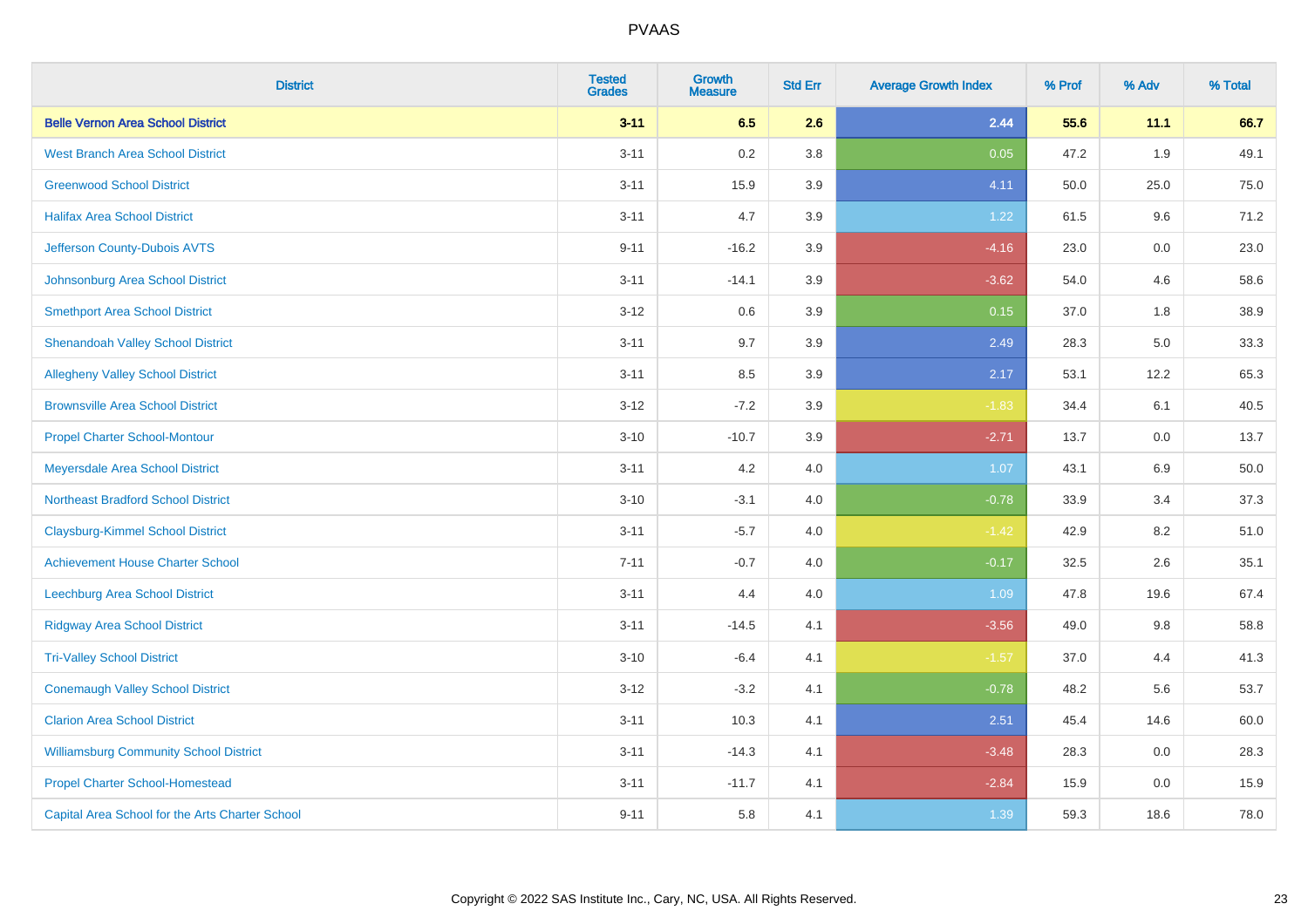| <b>District</b>                                        | <b>Tested</b><br><b>Grades</b> | <b>Growth</b><br><b>Measure</b> | <b>Std Err</b> | <b>Average Growth Index</b> | % Prof | % Adv | % Total |
|--------------------------------------------------------|--------------------------------|---------------------------------|----------------|-----------------------------|--------|-------|---------|
| <b>Belle Vernon Area School District</b>               | $3 - 11$                       | 6.5                             | 2.6            | 2.44                        | 55.6   | 11.1  | 66.7    |
| <b>Curwensville Area School District</b>               | $3 - 11$                       | $-27.9$                         | 4.1            | $-6.72$                     | 42.5   | 4.1   | 46.6    |
| <b>Clarion-Limestone Area School District</b>          | $3 - 12$                       | $-2.5$                          | 4.1            | $-0.60$                     | 56.8   | 6.8   | 63.6    |
| <b>Chester Charter Scholars Academy Charter School</b> | $3 - 12$                       | 8.4                             | 4.1            | 2.03                        | 23.4   | 0.0   | 23.4    |
| <b>Western Beaver County School District</b>           | $3 - 11$                       | $-7.8$                          | 4.2            | $-1.87$                     | 56.5   | 6.5   | 63.0    |
| Pennsylvania Distance Learning Charter School          | $3 - 12$                       | 9.3                             | 4.2            | 2.22                        | 42.2   | 3.1   | 45.3    |
| <b>Berlin Brothersvalley School District</b>           | $3 - 11$                       | 4.0                             | 4.2            | 0.96                        | 48.8   | 14.0  | 62.8    |
| Jefferson-Morgan School District                       | $3 - 10$                       | $-9.9$                          | 4.2            | $-2.35$                     | 43.8   | 4.2   | 47.9    |
| <b>Aliquippa School District</b>                       | $3 - 11$                       | $-9.0$                          | 4.2            | $-2.14$                     | 11.0   | 0.0   | 11.0    |
| <b>Union School District</b>                           | $3 - 12$                       | 2.3                             | 4.2            | 0.54                        | 32.6   | 7.0   | 39.5    |
| <b>Susquehanna Community School District</b>           | $3 - 11$                       | $-2.8$                          | 4.2            | $-0.66$                     | 49.4   | 6.9   | 56.3    |
| <b>Otto-Eldred School District</b>                     | $3 - 11$                       | $-0.7$                          | 4.2            | $-0.15$                     | 56.2   | 6.2   | 62.5    |
| <b>Jamestown Area School District</b>                  | $3 - 11$                       | 13.5                            | 4.2            | 3.19                        | 64.4   | 13.3  | 77.8    |
| <b>Union Area School District</b>                      | $3 - 11$                       | 1.9                             | 4.3            | 0.44                        | 61.5   | 0.0   | 61.5    |
| <b>Farrell Area School District</b>                    | $3 - 11$                       | $-10.4$                         | 4.3            | $-2.41$                     | 19.0   | 0.0   | 19.0    |
| <b>Ferndale Area School District</b>                   | $3 - 10$                       | $-5.8$                          | 4.3            | $-1.33$                     | 40.0   | 0.0   | 40.0    |
| <b>West Side CTC</b>                                   | $9 - 10$                       | $-37.4$                         | 4.3            | $-8.64$                     | 8.8    | 0.0   | 8.8     |
| <b>North Clarion County School District</b>            | $3 - 12$                       | 3.7                             | 4.3            | 0.85                        | 67.5   | 15.0  | 82.5    |
| <b>Blacklick Valley School District</b>                | $3 - 11$                       | $8.0\,$                         | 4.3            | 1.85                        | 34.1   | 0.0   | 34.1    |
| <b>West Greene School District</b>                     | $3 - 11$                       | $-4.5$                          | 4.3            | $-1.04$                     | 36.6   | 7.3   | 43.9    |
| Morrisville Borough School District                    | $3 - 11$                       | 4.8                             | 4.3            | 1.10                        | 30.2   | 2.3   | 32.6    |
| <b>Jenkintown School District</b>                      | $3 - 11$                       | 12.5                            | 4.4            | 2.84                        | 54.6   | 29.6  | 84.1    |
| <b>Sullivan County School District</b>                 | $3 - 10$                       | $-4.0$                          | 4.4            | $-0.90$                     | 66.7   | 2.6   | 69.2    |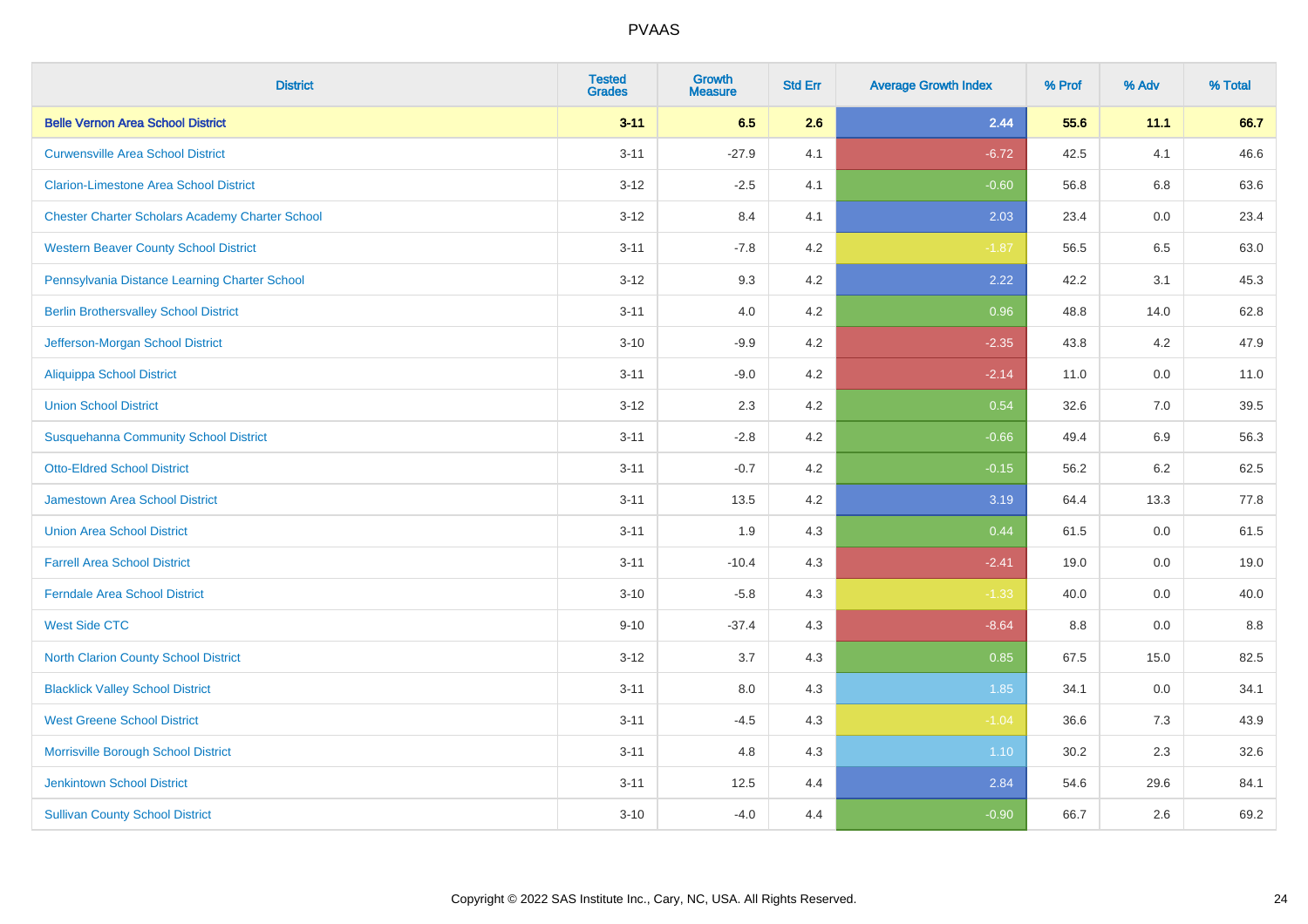| <b>District</b>                                 | <b>Tested</b><br><b>Grades</b> | <b>Growth</b><br><b>Measure</b> | <b>Std Err</b> | <b>Average Growth Index</b> | % Prof | % Adv   | % Total |
|-------------------------------------------------|--------------------------------|---------------------------------|----------------|-----------------------------|--------|---------|---------|
| <b>Belle Vernon Area School District</b>        | $3 - 11$                       | 6.5                             | 2.6            | 2.44                        | 55.6   | 11.1    | 66.7    |
| <b>Southern Fulton School District</b>          | $3 - 11$                       | $-23.7$                         | 4.4            | $-5.37$                     | 34.2   | 10.5    | 44.7    |
| <b>Benton Area School District</b>              | $3 - 10$                       | $-9.7$                          | 4.5            | $-2.18$                     | 43.2   | 5.4     | 48.6    |
| <b>Sugar Valley Rural Charter School</b>        | $3 - 11$                       | $-11.0$                         | 4.5            | $-2.46$                     | 14.9   | $0.0\,$ | 14.9    |
| <b>Monessen City School District</b>            | $3 - 10$                       | 8.3                             | 4.5            | 1.85                        | 42.9   | 2.9     | 45.7    |
| <b>Mastery Charter School - Gratz Campus</b>    | $7 - 10$                       | $-23.9$                         | 4.5            | $-5.29$                     | 2.9    | 0.0     | 2.9     |
| <b>Rochester Area School District</b>           | $3 - 11$                       | $-13.2$                         | 4.6            | $-2.89$                     | 19.5   | 1.3     | 20.8    |
| <b>Northern Potter School District</b>          | $3 - 12$                       | $-13.1$                         | 4.6            | $-2.84$                     | 37.5   | 0.0     | 37.5    |
| <b>Hanover Area School District</b>             | $3 - 11$                       | 2.2                             | 4.6            | 0.48                        | 42.9   | 5.7     | 48.6    |
| <b>Shade-Central City School District</b>       | $3 - 11$                       | $-5.9$                          | 4.6            | $-1.28$                     | 27.8   | 0.0     | 27.8    |
| <b>Southeastern Greene School District</b>      | $3 - 10$                       | 3.3                             | 4.6            | 0.72                        | 57.6   | 6.1     | 63.6    |
| <b>Avella Area School District</b>              | $3 - 12$                       | $-0.3$                          | 4.7            | $-0.05$                     | 49.3   | 14.5    | 63.8    |
| <b>Millville Area School District</b>           | $3 - 12$                       | $-0.9$                          | 4.7            | $-0.18$                     | 51.4   | 5.4     | 56.8    |
| La Academia Partnership Charter School          | $6 - 11$                       | $-11.0$                         | 4.7            | $-2.34$                     | 6.8    | 0.0     | 6.8     |
| <b>Reach Cyber Charter School</b>               | $3 - 11$                       | 8.1                             | 4.7            | 1.72                        | 42.4   | 4.6     | 47.0    |
| <b>Allegheny-Clarion Valley School District</b> | $3 - 10$                       | 7.8                             | 4.7            | 1.65                        | 53.3   | 3.3     | 56.7    |
| <b>Shamokin Area School District</b>            | $3 - 11$                       | $-7.7$                          | 4.8            | $-1.60$                     | 38.1   | 3.2     | 41.3    |
| <b>Roberto Clemente Charter School</b>          | $3 - 12$                       | 2.2                             | 4.9            | 0.45                        | 27.5   | 5.0     | 32.5    |
| Dr Robert Ketterer Charter School Inc           | $6 - 12$                       | 10.1                            | 5.0            | 2.04                        | 14.9   | 0.4     | 15.3    |
| <b>Cornell School District</b>                  | $3 - 11$                       | $-1.6$                          | 5.0            | $-0.32$                     | 33.8   | 1.5     | 35.4    |
| York Academy Regional Charter School            | $3 - 11$                       | 9.0                             | 5.0            | 1.79                        | 55.2   | 0.0     | 55.2    |
| <b>Oswayo Valley School District</b>            | $3 - 12$                       | 8.5                             | 5.0            | 1.68                        | 50.0   | 16.7    | 66.7    |
| <b>Forbes Road School District</b>              | $3 - 11$                       | 2.8                             | 5.1            | 0.56                        | 41.4   | 10.3    | 51.7    |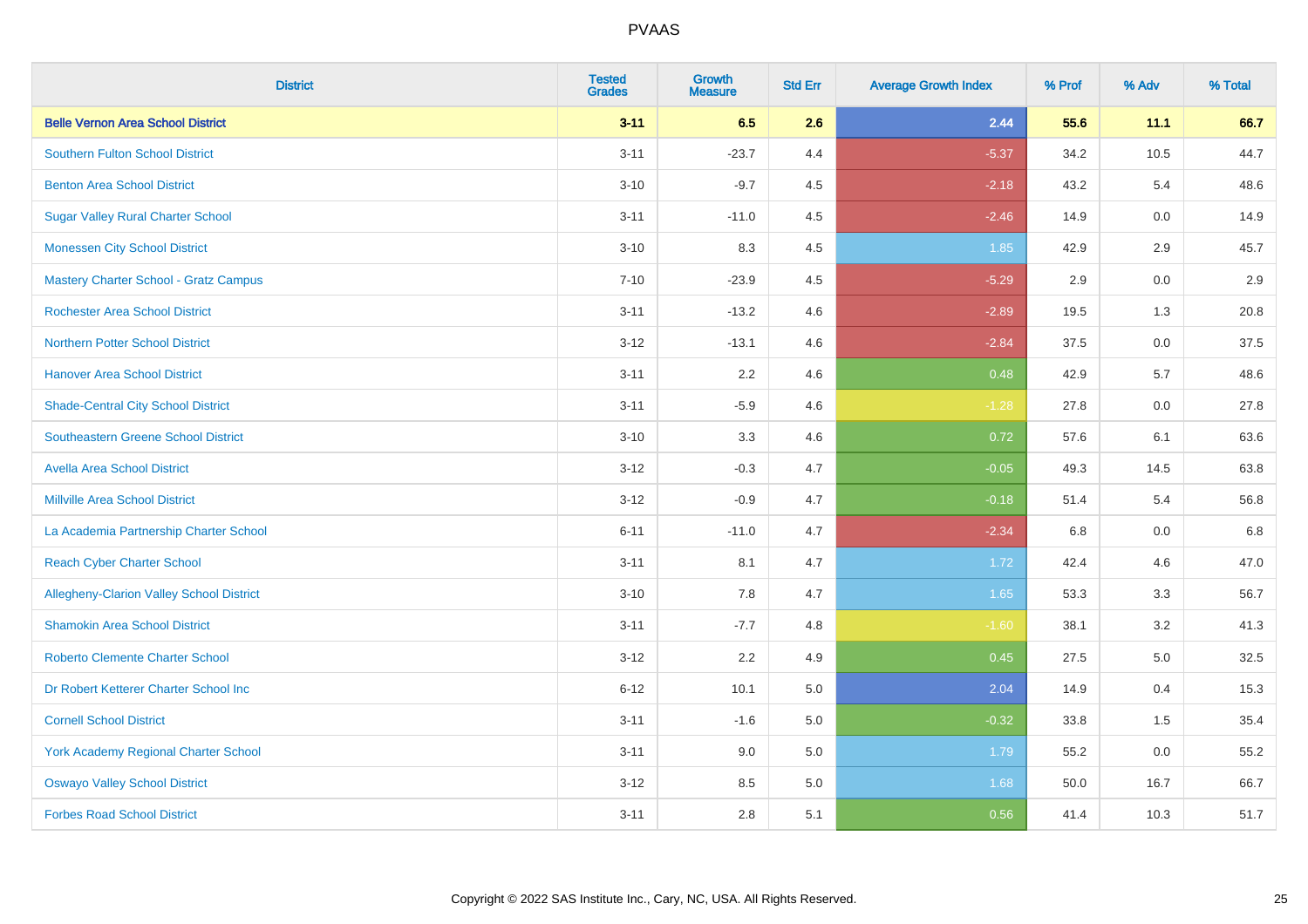| <b>District</b>                                         | <b>Tested</b><br><b>Grades</b> | <b>Growth</b><br><b>Measure</b> | <b>Std Err</b> | <b>Average Growth Index</b> | % Prof | % Adv   | % Total |
|---------------------------------------------------------|--------------------------------|---------------------------------|----------------|-----------------------------|--------|---------|---------|
| <b>Belle Vernon Area School District</b>                | $3 - 11$                       | 6.5                             | 2.6            | 2.44                        | 55.6   | 11.1    | 66.7    |
| <b>Tidioute Community Charter School</b>                | $3 - 11$                       | 5.7                             | 5.1            | 1.11                        | 34.4   | 21.9    | 56.2    |
| <b>Fannett-Metal School District</b>                    | $3 - 11$                       | $-3.4$                          | 5.1            | $-0.67$                     | 38.7   | 8.1     | 46.8    |
| The New Academy Charter School                          | $8 - 11$                       | $-10.4$                         | 5.2            | $-2.00$                     | 0.0    | $0.0\,$ | $0.0\,$ |
| <b>Galeton Area School District</b>                     | $3 - 11$                       | 2.2                             | 5.3            | 0.42                        | 41.3   | 4.4     | 45.6    |
| <b>Forest Area School District</b>                      | $3 - 11$                       | $-4.4$                          | 5.4            | $-0.81$                     | 36.2   | 2.1     | 38.3    |
| People For People Charter School                        | $3 - 12$                       | 13.3                            | 5.5            | 2.43                        | 13.5   | 0.0     | 13.5    |
| <b>Commodore Perry School District</b>                  | $3 - 11$                       | 3.2                             | 5.5            | 0.58                        | 58.3   | 0.0     | 58.3    |
| <b>Turkeyfoot Valley Area School District</b>           | $3 - 12$                       | $-4.3$                          | 5.6            | $-0.76$                     | 22.0   | 5.1     | 27.1    |
| <b>Pittston Area School District</b>                    | $3 - 11$                       | $-10.1$                         | 5.6            | $-1.80$                     | 38.1   | 9.5     | 47.6    |
| Lehigh Career & Technical Institute                     | $10 - 12$                      | 5.6                             | 5.6            | 0.99                        | 78.3   | 0.0     | 78.3    |
| <b>Gillingham Charter School</b>                        | $3 - 11$                       | $-4.4$                          | 5.6            | $-0.77$                     | 20.8   | 8.3     | 29.2    |
| <b>Mastery Charter School - Pickett Campus</b>          | $6 - 10$                       | 5.6                             | 5.7            | 1.00                        | 27.8   | 0.0     | 27.8    |
| Insight PA Cyber Charter School                         | $3 - 11$                       | 0.7                             | 5.7            | 0.12                        | 50.0   | 4.8     | 54.8    |
| Mastery Charter High School-Lenfest Campus              | $7 - 11$                       | 2.5                             | 5.7            | 0.43                        | 40.0   | 0.0     | 40.0    |
| Imhotep Institute Charter High School                   | $9 - 11$                       | $-5.3$                          | 5.8            | $-0.92$                     | 25.0   | 0.0     | 25.0    |
| Salisbury-Elk Lick School District                      | $3 - 11$                       | $-13.5$                         | 5.9            | $-2.30$                     | 27.8   | 0.0     | 27.8    |
| <b>Shanksville-Stonycreek School District</b>           | $3 - 10$                       | 7.0                             | 5.9            | 1.20                        | 64.7   | 17.6    | 82.4    |
| <b>Keystone Education Center Charter School</b>         | $3 - 12$                       | $-12.9$                         | 5.9            | $-2.19$                     | 28.0   | 0.0     | 28.0    |
| Hope For Hyndman Charter School                         | $3 - 11$                       | $-2.0$                          | 6.1            | $-0.32$                     | 33.3   | 0.0     | 33.3    |
| Esperanza Cyber Charter School                          | $3 - 11$                       | 7.1                             | 6.1            | 1.16                        | 9.1    | 0.0     | 9.1     |
| Center For Student Learning Charter School At Pennsbury | $6 - 12$                       | $-2.9$                          | 6.1            | $-0.47$                     | 42.9   | 0.0     | 42.9    |
| <b>Mastery Charter School - Thomas Campus</b>           | $3 - 10$                       | 2.1                             | 6.2            | 0.33                        | 28.6   | 0.0     | 28.6    |